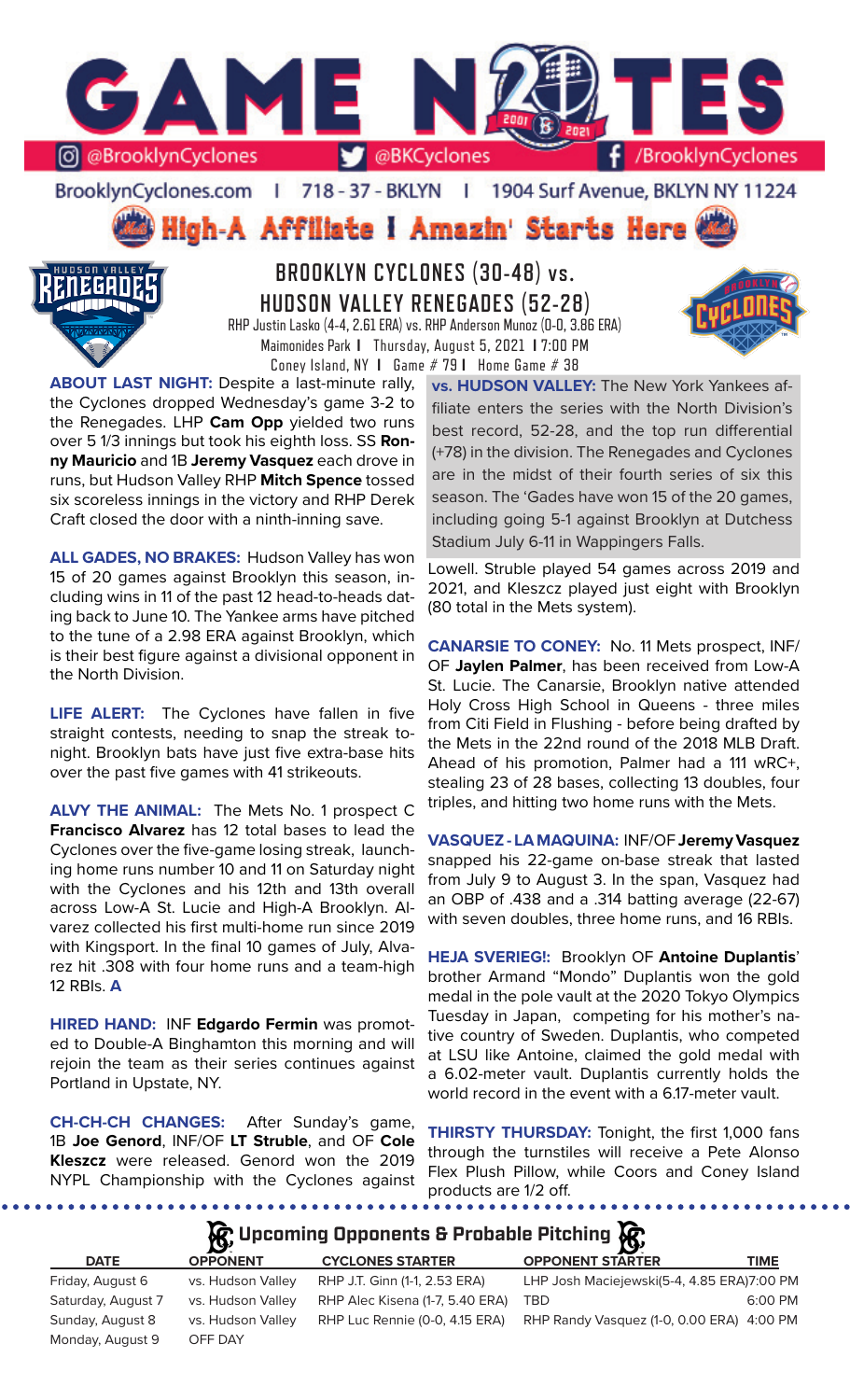# **AUGUST 5 VS HUDSON VALLEY STARTING PITCHER PAGE 2** # 47 JUSTIN LASKO RHP **Height:** 6-4 **Weight:** 208 **Bats**: Right **Throws**: Right **Date of Birth:** March 16, 1997 **Age**: 24 **Hometown:** Bridgeport, CT **College: UMass How Obtained:** Mets 30th-round pick, 2019

**LAST TIME OUT:** Lasko spun 5 2/3 scoreless innings last Friday in game one of a doubleheader at Jersey Shore. Lasko struck out seven batters, one off his career-high.

**AGAINST THE GADES:** Lasko has made two starts against Hudson Valley. In the previous outing, Lasko allowed three home runs to Josh Breaux, who accounted for all five runs driven in against Lasko. However, on June 9, Justin struck out a career-high-tying eight Renegades in Coney Island.

**QUALITY AND QUANTITY:** Lasko owns six quality starts for Brooklyn, becoming the first arm to accomplish the feat on June 15 in Wilmington.

**LASTING START:** Lasko turned in an eight-inning, eight-strikeout performance against Daytona on May 26 for St. Lucie. It was the longest outing of his professional career.

**NEW MAN:** Lasko broke camp with St. Lucie as a starter/ piggybacker. The righty pitched 23 innings and posted 25 strikeouts with a 1.96 ERA. He allowed four walks and two home runs with an opponents average of .185.

**2019:** Lasko pitched 10 times for Brooklyn, posting a 1.43 earned run average in all relief appearances. He was called up to Low-A Columbia and made 11 appearances (one start), posting a 2.57 ERA.

**MADDUX MAN:** Lasko, during his time with UMass, pitched a "Maddux" on April 12, 2019, earning a complete-game shutout while throwing just 96 pitches against George Washington.

**COLLEGE:** The UMass product pitched for four seasons with the Minutemen before earning a senior season draft selection by the Mets. In his final campaign, he led the Atlantic 10 Conference in innings (88.1), complete games (4), and shutouts (2). He was also ranked fifth with 82 strikeouts.

|             |            |            |     |                      |                | 2021 GAME-BY-GAME        |                |   |                |            |
|-------------|------------|------------|-----|----------------------|----------------|--------------------------|----------------|---|----------------|------------|
|             |            |            |     |                      |                | High-A Brooklyn Cyclones |                |   |                |            |
| <b>DATE</b> | <b>OPP</b> | <b>DEC</b> | IP  | н                    | R              | ER                       | BB             | κ | <b>HR</b>      | <b>AVG</b> |
| 7/30        | $@$ JS     | W          | 5.2 | 5                    | $\Omega$       | O                        | 3              | 7 | $\Omega$       | .212       |
| 7/22        | <b>WIL</b> | W          | 7.0 | $\overline{2}$       | 0              | 0                        | $\overline{2}$ | 8 | $\Omega$       | .207       |
| 7/17        | JS         | W          | 6.0 | 3                    | 0              | O                        | 0              | 8 | 0              | .223       |
| 7/10        | @ HV       | L          | 5.1 | 5                    | 5              | 5                        | 1              | 6 | 3              | .234       |
| 7/3         | @ ABD      |            | 6.0 | 4                    | 0              | 0                        | $\overline{2}$ | 5 | $\Omega$       | .234       |
| 6/27        | <b>JS</b>  | L          | 6.0 | 8                    | 3              | 3                        | $\Omega$       | 6 | $\Omega$       | .240       |
| 6/20        | @ WIL      | W          | 6.0 | 6                    | 1              | 1                        | $\overline{2}$ | 4 | 0              | .213       |
| 6/15        | @ WIL      |            | 6.0 | 3                    | 1              | 1                        | 0              | 4 | 0              | 193        |
| 6/9         | vs. HV     | L          | 5.2 | 4                    | 3              | 3                        | 1              | 8 | $\overline{2}$ | .216       |
| 6/2         | $@$ JS     |            | 5.0 | 4                    | 4              | 4                        | 1              | 3 | 1              | .235       |
|             |            |            |     | Low-A St. Lucie Mets |                |                          |                |   |                |            |
| 5/26        | vs. DBT    |            | 8.0 | 5                    | 1              | 1                        | $\Omega$       | 8 | 1              | .185       |
| 5/20        | @PMB       | W          | 5.0 | 2                    | 0              | O                        | $\overline{2}$ | 6 | $\Omega$       | .189       |
| 5/14        | @DBT       |            | 6.0 | 5                    | 2              | 2                        | 1              | 4 | 0              | .216       |
| 5/7         | vs. JUP    | W          | 4.0 | 3                    | $\overline{2}$ | $\overline{2}$           | 1              | 7 | 1              | .200       |
|             |            |            |     |                      |                |                          |                |   |                |            |

| K%                                                                                                                                                                                                                                                                                                                                                                                                                                                                   | BB%                                    | <b>HR/9</b>                 |
|----------------------------------------------------------------------------------------------------------------------------------------------------------------------------------------------------------------------------------------------------------------------------------------------------------------------------------------------------------------------------------------------------------------------------------------------------------------------|----------------------------------------|-----------------------------|
| 27%                                                                                                                                                                                                                                                                                                                                                                                                                                                                  | 5.4%                                   | 0.92                        |
| <b>BABIP</b>                                                                                                                                                                                                                                                                                                                                                                                                                                                         | GB%                                    | FIP                         |
| .262                                                                                                                                                                                                                                                                                                                                                                                                                                                                 | 55.3%                                  | 3.69                        |
|                                                                                                                                                                                                                                                                                                                                                                                                                                                                      | <b>LASKO'S SEASON AND CAREER HIGHS</b> |                             |
| 2021 Season                                                                                                                                                                                                                                                                                                                                                                                                                                                          |                                        | Career                      |
| 8 (4x, 7/22 vs. Wilmington)                                                                                                                                                                                                                                                                                                                                                                                                                                          | <b>Strikeouts</b>                      | 8 (4x, 7/22 vs. Wilmington) |
| None                                                                                                                                                                                                                                                                                                                                                                                                                                                                 | <b>Double Digit K Games</b>            | None                        |
| 5 (2x, 5/20 at Palm Beach)                                                                                                                                                                                                                                                                                                                                                                                                                                           | <b>High Hits, Game</b>                 | 5 (5/20/21 at Palm Beach)   |
| $\begin{array}{ccccccccccccccccc}\n\multicolumn{4}{c }{\sim} & \multicolumn{4}{c }{\sim} & \multicolumn{4}{c }{\sim} & \multicolumn{4}{c }{\sim} & \multicolumn{4}{c }{\sim} & \multicolumn{4}{c }{\sim} & \multicolumn{4}{c }{\sim} & \multicolumn{4}{c }{\sim} & \multicolumn{4}{c }{\sim} & \multicolumn{4}{c }{\sim} & \multicolumn{4}{c }{\sim} & \multicolumn{4}{c }{\sim} & \multicolumn{4}{c }{\sim} & \multicolumn{4}{c }{\sim} & \multicolumn{4}{c }{\sim$ |                                        |                             |

| 131117                     | <b>Double Digit is Sailles</b> | 1.911177                     |
|----------------------------|--------------------------------|------------------------------|
| 5 (2x, 5/20 at Palm Beach) | <b>High Hits, Game</b>         | 5 (5/20/21 at Palm Beach)    |
| 3 (7/10 at Hudson Valley)  | High HR, Game                  | 3 (7/10/21 at Hudson Valley) |
| 4 (6/2/21 @ Jersey Shore)  | <b>High Runs, Game</b>         | 4 (6/2/21 @ Jersey Shore)    |
| 3 (7/30 at Jersey Shore)   | <b>High Walks, Game</b>        | 3 (7/30 at Jersey Shore)     |
| 8.0 (5/26 vs. Daytona)     | <b>Innings Pitched, Game</b>   | 8.0 (5/26/21 vs. Daytona)    |
| None                       | <b>Complete Games</b>          | None                         |
| None                       | <b>Shutouts</b>                | None                         |
|                            |                                |                              |

| <b>CATCHER ERA</b>                  |    |                   |                                                 |            |  |  |
|-------------------------------------|----|-------------------|-------------------------------------------------|------------|--|--|
| <b>NAME</b>                         | G  | ER                | <b>INN</b>                                      | <b>ERA</b> |  |  |
| Alvarez                             | 28 | 128               | 206                                             | 5.59       |  |  |
| Gaddis                              | 5  | $12 \overline{ }$ | 43                                              | 2.51       |  |  |
| Mena                                | 14 | 42                | 107                                             | 3.53       |  |  |
| Senger                              | 9  | 44                | 81                                              | 4.89       |  |  |
| Uriarte                             | 21 | 82                | 159.1                                           | 4.63       |  |  |
| CYCLONES STARTING PITCHER BREAKDOWN |    |                   |                                                 |            |  |  |
| <b>CTADTED</b>                      |    |                   | CS Quality StarteDun Support DS/Start BC Decord |            |  |  |

| <b>STARTER</b>  |                 | <b>GS Quality StartsRun SupportRS/Start BC Record</b> |    |     |          |
|-----------------|-----------------|-------------------------------------------------------|----|-----|----------|
| Butto, Jose     | 10              |                                                       | 41 | 4.1 | $4-6$    |
| Ginn, J.T.      | $\overline{2}$  | Ω                                                     | 5  | 2.5 | $1 - 1$  |
| Grey, Connor    | 4               |                                                       | 21 | 5.2 | $3-1$    |
| Griffin, David  |                 | O                                                     | 8  | 8.0 | $O-1$    |
| Kisena, Alec    | 13              | O                                                     | 60 | 4.6 | $4 - 9$  |
| Lasko, Justin   | 10 <sup>2</sup> | 6                                                     | 41 | 4.1 | $4-6$    |
| Opp, Cam        | 11              | 1                                                     | 32 | 2.9 | $3-8$    |
| Parsons, Hunter |                 | O                                                     | 5  | 5.0 | $1 - 0$  |
| Rennie, Luc     | 2               | O                                                     | 8  | 4.0 | $1 - 1$  |
| Rojas, Oscar    | 4               | O                                                     | 21 | 5.3 | $1 - 3$  |
| Vilera, Jaison  | 14              | O                                                     | 64 | 4.6 | $4 - 10$ |
| Walker, Josh    |                 |                                                       | 27 | 6.8 | $3-1$    |
|                 |                 |                                                       |    |     |          |

| BROOKLYN CYCLONES PITCHING BREAKDOWN |  |  |                               |  |  |  |  |  |                                                             |                                                       |                               |  |  |  |  |
|--------------------------------------|--|--|-------------------------------|--|--|--|--|--|-------------------------------------------------------------|-------------------------------------------------------|-------------------------------|--|--|--|--|
|                                      |  |  | W-L ERA IP H R ER BB K HR AVG |  |  |  |  |  |                                                             |                                                       | W-L ERA IP H R ER BB K HR AVG |  |  |  |  |
| <b>STARTERS</b>                      |  |  |                               |  |  |  |  |  | 14-33  4.95  360.1  350  224  198  124  370  54  .251  HOME | 17-20 3.74 327.0 261 157 136 140 342 25 .218          |                               |  |  |  |  |
| <b>RELIEVERS</b>                     |  |  |                               |  |  |  |  |  | 16-15 3.80 295.2 239 153 125 165 328 19 .220 ROAD           | 13-28  5.12  329.0  328  220  187  149  356  48  .256 |                               |  |  |  |  |
| <b>TOTAL</b>                         |  |  |                               |  |  |  |  |  | 30-48 4.36 656.0589 377 318 289 698 73 .238 TOTAL           | 30-48 4.36 656.0589 377 318 289 698 73 .238           |                               |  |  |  |  |

## **BULLPEN NOTES**

-RHP Brian Metoyer leads the team with a 2.37 FIP, a 0.93 WHIP, a 35.4% strikeout rate, and a .220 BABIP. -RHP Bryce Montes de Oca has the second-highest K% on the squad 30.3%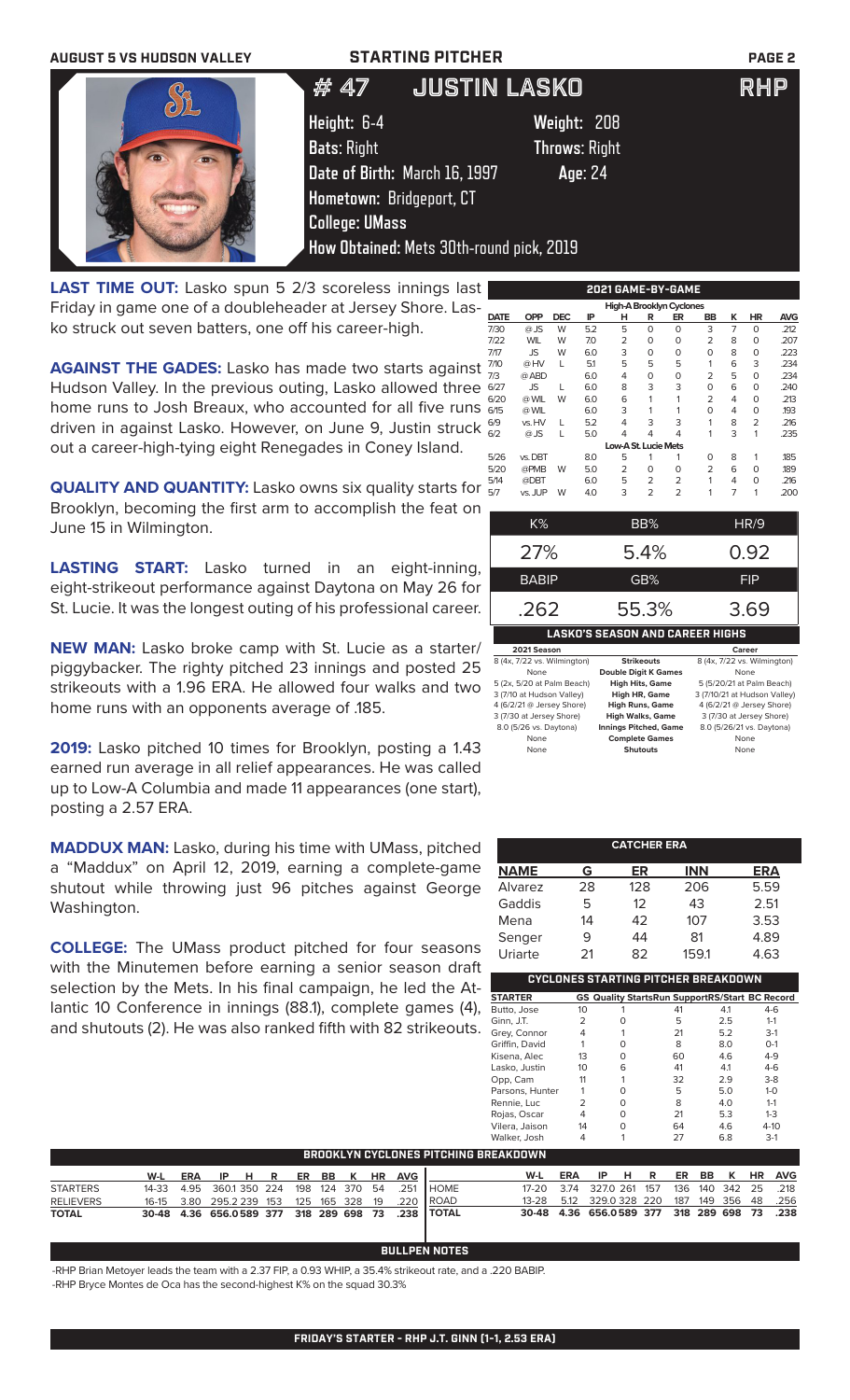| <b>AUGUST 5 VS HUDSON VALLEY</b>                           |                                                                        | <b>BATTING PAGES</b>                                                                                                                                                                                                                                                                                  | <b>PAGE 3</b>                                                                                                                                                     |
|------------------------------------------------------------|------------------------------------------------------------------------|-------------------------------------------------------------------------------------------------------------------------------------------------------------------------------------------------------------------------------------------------------------------------------------------------------|-------------------------------------------------------------------------------------------------------------------------------------------------------------------|
| #30 FRANCISCO ALVAREZ - C                                  |                                                                        |                                                                                                                                                                                                                                                                                                       | .229, 11 HR, 34 RBI, .406 wOBA, wRC+ 147                                                                                                                          |
| Last Game: PH, 0-1<br><b>RISP:</b> 13-52 (.250)<br>Streak: | Home: 13-83 (.157)<br><b>Road: 26-87 (.300)</b><br>vs. HV: 4-29 (.138) | <b>Last HR: 7/31 at Jersey Shore</b><br>Multi-Hit Games: 9 (7/31 at Jersey Shore)<br>Multi-RBI Games: 10 (8/1 at Jersey Shore)                                                                                                                                                                        | Season High, Hits: 3 (6/6 at JS)<br><b>Season High, Runs: 3 (3x, 7/6 at HV)</b><br>Season High, RBI: 4 (6/6 at JS)<br><b>Season High, SB:</b> 1(2x, 7/22 vs. WIL) |
| $\blacksquare$                                             | No. 38 prospect in the game according to MLB Pipeline                  | • Enters his fourth year in the Mets organizationCalled up from Low-A St. Lucie on Monday, May 2419 years old, turning 20 on November 19<br>• Ranks as the No. 1 prospect in the Mets system according to both MLB Pipeline and Baseball AmericaRanked as No. 4 catching prospect in baseball and the |                                                                                                                                                                   |

• Hit .417 (20-48) with five doubles, two home runs, and 12 RBIs in 15 games with St. Lucie...Struck out seven times and walked 15...went 2-for-4 in stolen bases • Non-roster invitee to Mets Spring Training...Signed with NYM as NDFA on July 2, 2018

|         | $# 9$ ZACH ASHFORD - OF   |                           |                                                  | .229. 1 HR. 13 RBI. .325 WOBA. WRC+ 95        |
|---------|---------------------------|---------------------------|--------------------------------------------------|-----------------------------------------------|
|         | Last Game: $0-3$ . $K$    | <b>Home: 15-69 (.217)</b> | Last HR: 5/23 vs. Hudson Valley                  | <b>Season High, Hits: 2 (5x, 7/27 at JS)</b>  |
|         | <b>RISP:</b> 12-39 (.308) | <b>Road:</b> 15-62 (.242) | <b>Multi-Hit Games:</b> 5 (7/27 at Jersey Shore) | <b>Season High, Runs: 2 (6/6 at JS)</b>       |
| Streak: |                           | vs. HV: 9-40 (.225)       | <b>Multi-RBI Games: 3 (7/24 vs. Wilmington)</b>  | <b>Season High, RBI:</b> 2 (3x, 7/24 vs. WIL) |
|         |                           |                           |                                                  | <b>Season High, SB:</b> $1(3x, 7/7$ at $HV$ ) |

• Enters his third year in the Mets organization...Called up from Low-A St. Lucie on Saturday, May 22

- Hit .340 (17-50) in 14 games with the St. Lucie Mets in 2021, collecting three doubles and six walks with a stolen base
- Spent his first few games as a pro with Brooklyn in 2019, hitting .136 in 16 games before being sent to the GCL Mets (37 G, .295/2/23/.413)
- Drafted by the Mets out of Fresno State in the 6th round of the 2019 MLB Draft

|                            |                           |                                                   | . 182, 4 HR, 15 RBI, .301 wOBA, wRC+ 85. ا     |
|----------------------------|---------------------------|---------------------------------------------------|------------------------------------------------|
| Last Game: DNP             | Home: 12-61 (.197)        | <b>Last HR:</b> 7/22 vs. Wilmington               | <b>Season High, Hits: 3 (5/5 at Asheville)</b> |
| <b>RISP:</b> $3-35$ (.086) | <b>Road: 13-81 (.160)</b> | <b>Multi-Hit Games:</b> 4 (6/27 vs. Jersey Shore) | <b>Season High, Runs:</b> 2 (2x, 6/15 at Wil)  |
| Streak:                    | vs. HV: 3-37 (.081)       | <b>Multi-RBI Games:</b> 3 (7/15 vs. Jersey Shore) | <b>Seaon High, RBI:</b> 2 (3x, 7/15 vs. JS)    |
|                            |                           |                                                   | <b>Season High, SB:</b> 1 (2x, 6/27 vs. JS)    |

• Enters his third year in the Mets organization and his fifth as a professional...Traded from Houston to the Mets in January of 2019 along with 3B J.D. Davis in exchange for OF Ross Adolph, INF Luis Santana, and C Scott Manea

• Returns from Triple-A Syracuse 5/12-6/8 and 6/24: 21 G, ..179/.338/.268 with three doubles, a triple, and a home run with 11 walks

• Broke camp with Brooklyn: 5 G, .313/.500/.500 with a home run a two RBIs before the call up

• Originally drafted by Houston in the 30th round of the 2017 MLB Draft from the University of Illinois-Chicago

### **# 8 ANTOINE DUPLANTIS - OF .271, 5 HR, 22 RBI, .326 wOBA, wRC+ 101 Last Game:** 1-4, K **Home:** 28-122 (.230) **Last HR:** 7/22 vs. Wilmington **Season High, Hits:** 4 (2x, 7/22 vs. WIL) **RISP:** 14-56 (.250) **Road:** 49-158 (.310) **Multi-Hit Games:** 21 (8/1 at Jersey Shore) **Season High, Runs:** 4 (5/16 at Greenville) **Streak:** 1 G (1-4) **vs. HV:** 15-67 (.224) **Multi-RBI Games:** 4 (7/22 vs. Wilmington) **Season High, RBI:** 3 (2x, 7/22 vs. WIL) **Season High, SB:** 1 (3x, 7/2 at Aberdeen)

• Enters his third year in the Mets organization ...Spent his draft year with Brooklyn and scored the game-winning run against Lowell in the 2019 NYPL Championship • Recorded eight outfield assists in 47 games to lead Brooklyn in 2019 • Finished his LSU career with 359 hits, most in school history and second-most in SEC history behind fellow Mets MiLB outfielder Jake Mangum (383 hits)...Never

finished a season at LSU hitting lower than .316 • Mets 12th round pick, 2019...Also drafted in the 19th round by Cleveland in 2018...Brother Armond, holds the world record in the pole vault with a height of 6.18m.

| $#7$ NIC GADDIS - C/3B           |                  |                                                                                                                                                                                                                                                                                              | .154. 1 HR. 3 RBI. .401 wOBA. wRC+ 135                               |
|----------------------------------|------------------|----------------------------------------------------------------------------------------------------------------------------------------------------------------------------------------------------------------------------------------------------------------------------------------------|----------------------------------------------------------------------|
| <b>Last Game:</b> 0-2. 2 BB. 2 K | <b>Home: 1-8</b> | <b>Last HR:</b> 7/24 vs. Wilmington                                                                                                                                                                                                                                                          | <b>Season High, Hits: 1(7/24 vs. Wilmington)</b>                     |
| <b>RISP:</b> 2-7 (.286)          | Road: $0-5$      | <b>Multi-Hit Games:</b>                                                                                                                                                                                                                                                                      | Season High, Runs: 1 (7/24 vs. Wilmington)                           |
| Streak:                          | $vs. HV: 0-2$    | <b>Multi-RBI Games: 1(7/24 vs. Wilmington)</b>                                                                                                                                                                                                                                               | <b>Season High, RBI: 2 (7/24 vs. Wilmington)</b><br>Season High, SB: |
|                                  |                  | • Enters his third year in the Mets organizationReceived from Low-A St. Lucie on Saturday, July 17 when C Juan Uriarte was placed on the temp, inactive list<br>• Hit .250 (20-80) with a .421 OBP in 25 games with St. Lucie, hitting three home runs (a career-high) from his two in 2019. |                                                                      |

• Returns to Coney Island where he was a member of the 2019 Cyclones for 15 games before being transferred to the GCL Mets.

- Hit a combined .192 across 40 games in 2019 with Brooklyn and the GCL Mets
- Drafted by the Mets in the 16th round of the 2019 MLB Draft out of Jacksonville State...Hails from Trenton, GA.

| $# 10$ LUIS GONZALEZ - INF                                                                                                                                                   |                                                 |                                                                                                                | .278. 3 HR. 8 RBI. .315 WOBA. WRC+ 93                                                |
|------------------------------------------------------------------------------------------------------------------------------------------------------------------------------|-------------------------------------------------|----------------------------------------------------------------------------------------------------------------|--------------------------------------------------------------------------------------|
| Last Game: 0-4<br><b>RISP:</b> $4-20$ (.200)                                                                                                                                 | Home: 12-38 (.316)<br><b>Road: 13-52 (.250)</b> | <b>Last HR: 7/27 at Jersey Shore</b><br>Multi-Hit Games: 6 (8/1 at Jersey Shore)                               | Season High, Hits: 4 (7/22 vs. Wilmington)<br>Season High, Runs: 3 (2x 7/22 vs. WIL) |
| Streak:                                                                                                                                                                      | vs. HV: 4-20 (.200)                             | Multi-RBI Games: 2 (7/27 at Jersey Shore)                                                                      | <b>Season High, RBI:</b> 2 (2x, 7/27 at JS)<br>Season High, SB: 1 (7/22 vs. WIL)     |
| • Played three games with Low-A St. Lucie, going 3-12 with a double<br>. Spent seven seasons in the Cincinnati farm system, reaching as high as Triple-A Louisville in 2019. |                                                 | • Enters his first season in the Mets organization, signing a minor league deal with New York on May 30, 2021. |                                                                                      |

• Career .253 hitter in 587 games and 2,151 at-bats with Cincinnati and New York farm systems. • Signed with the Reds in September of 2012.

### **# 2 RONNY MAURICIO - INF .235, 14 HR, 43 RBI, .313 wOBA, wRC+ 92 Last Game:** 1-3, RBI **Home:** 23-120 (.192) **Last HR:** 7/30 at Jersey Shore - G1 **Season High, Hits:** 3 (4x, 6/17 atWilmington) **RISP:** 16-68 (.235) **Road:** 46-156 (.295) **Multi-Hit Games:** 18 (7/30 at Jersey Shore - G1) **Season High, Runs:** 3 (7/27 at Jersey Shore) **Streak:** 1 G (1-3) **vs. HV:** 9-68 (.132) **Multi-RBI Games:** 12 (7/27 at Jersey Shore) **Season High, RBI:** 4 (2x, 5/16 at Greeville) **Season High, SB:** 2 (6/27 vs. JS) • Enters his fifth year in the Mets organization...Rated as the No. 2 prospect in the Mets system and the No. 58 prospect in baseball according to *MLB Pipeline*

• Non-roster invitee to Spring Training for the third consecutive season...Spent 2020 at the Mets Alternate Site and had one at-bat with the Tigres del Licey in the Dominican Winter League

• Named a South Atlantic League mid-season All-Star with Columbia (A) in 2019

• Won the 2018 GCL Mets Sterling Award, given to the team's most valuable player...Signed with the Mets as a 16-year-old on July 2, 2017.

| # 16 JOSE MENA - C         |                   |                                                | .161, 1 HR, 4 RBI, .213 wOBA, wRC+ 29            |
|----------------------------|-------------------|------------------------------------------------|--------------------------------------------------|
| <b>Last Game: DNP</b>      | <b>Home: 2-26</b> | Last HR:                                       | <b>Season High, Hits: 3 (6/20 at Wilmington)</b> |
| <b>RISP:</b> $3-18$ (.167) | <b>Road: 6-28</b> | <b>Multi-Hit Games: 1 (6/20 at Wilmington)</b> | <b>Season High, Runs: 2 (6/30 at ABD G2)</b>     |
| Streak:                    | $vs. HV: 0-12$    | <b>Multi-RBI Games:</b>                        | <b>Season High, RBI:</b> 1(4x, 6/23 vs. JS)      |
|                            |                   |                                                | Season High, SB:                                 |

Enters his sixth year in the Mets organization

• Won a 2019 NYPL Championship with Brooklyn, posting his best offensive season as a professional, posting career highs in batting average, hits, home runs, RBIs, and runs

• Has caught 81% of would-be base stealers (51 of 81) in his previous four seasons in the system.

Signed with the Mets on June 22, 2016 as international free agent.

| # 22 JAYLEN PALMER - INF/OF         |                    |                         | .167, O HR, O RBI, .366 wOBA, wRC+ 112   |
|-------------------------------------|--------------------|-------------------------|------------------------------------------|
| <b>Last Game: 1-2, 2 BB, R</b>      | <b>Home: 1-6</b>   | Last HR:                | <b>Season High, Hits: 1 (8/4 vs. HV)</b> |
| <b>RISP:</b>                        | Road:              | <b>Multi-Hit Games:</b> | <b>Season High, Runs: 1 (8/4 vs. HV)</b> |
| <b>Streak:</b> $1 \text{ G } (1-2)$ | <b>vs. HV: 1-6</b> | <b>Multi-RBI Games:</b> | Season High, RBI:                        |
|                                     |                    |                         | Season High, SB:                         |

• Enters his fourth year in the Mets organization...No. 11 prospect in the Mets system, according to *MLB Pipeline*...Promoted to High-A Brooklyn on 8/3. • Stole 23 bases for Low-A St. Lucie (departs the league as the third-highest total in Low-A Southeast).

• Hit .276/.378/.386 across 66 games with St. Lucie in 2021, collecting 13 doubles, four triples, and two home runs with 24 RBIs.

Lowered his strikeout rate from 40% in 2019 with Kingsport to 28% with St. Lucie.

• Drafted in the 22nd round of the 2018 MLB Draft out of Holy Cross (NY) High School in Flushing...\$200K signing bonus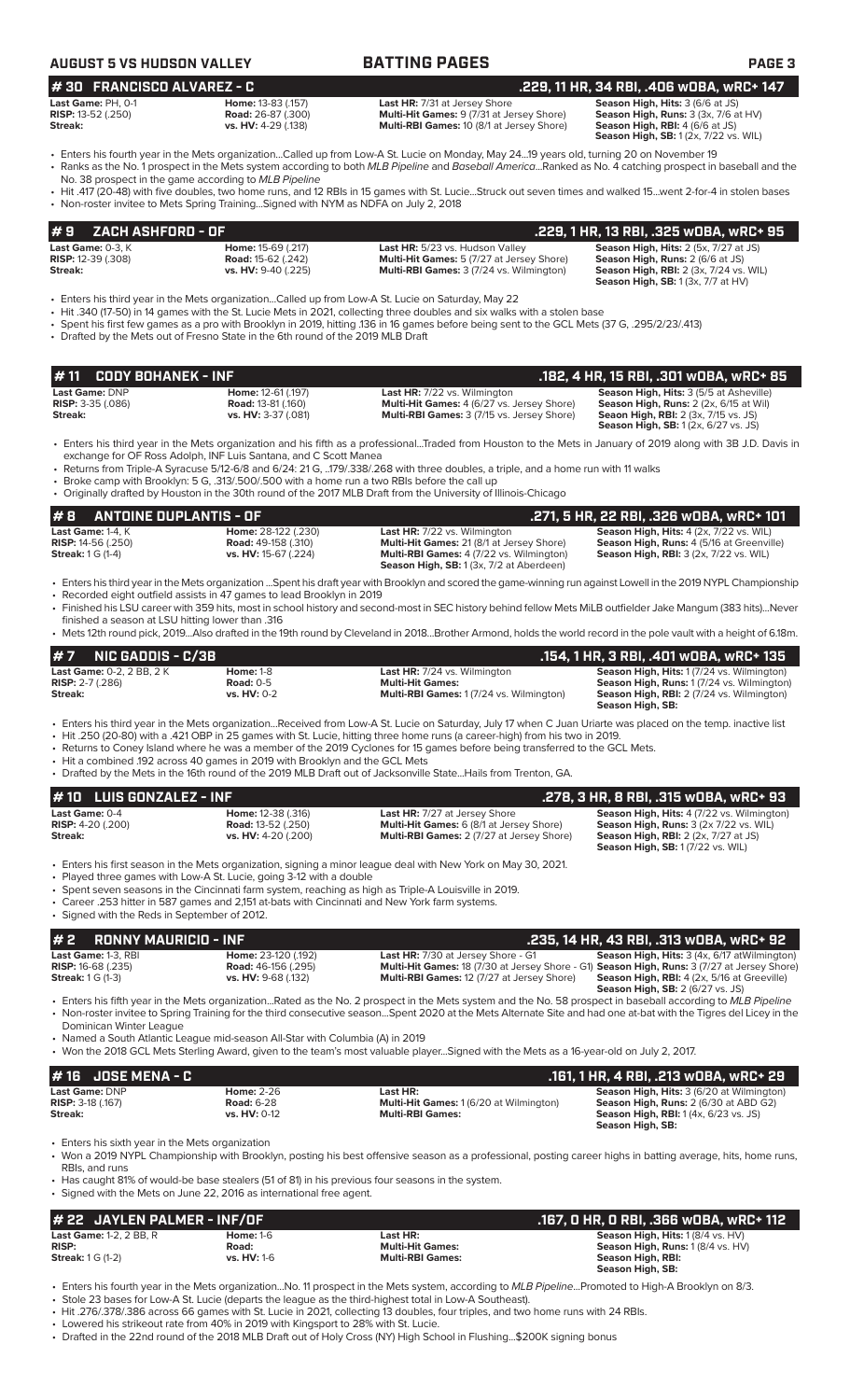# **AUGUST 5 VS HUDSON VALLEY BATTING PAGES PAGE 4**

| $# 4$ JOSE PEROZA - INF     |               |                         | .000, 0 HR, 0 RBI, .401 w0BA, wRC+ 134 , |
|-----------------------------|---------------|-------------------------|------------------------------------------|
| <b>Last Game:</b> 0-2. 2 BB | Home: $0-4$   | Last HR:                | <b>Season High, Hits:</b>                |
| <b>RISP: 0-2</b>            | Road:         | <b>Multi-Hit Games:</b> | <b>Season High, Runs:</b>                |
| Streak:                     | vs. $HV: 0-4$ | <b>Multi-RBI Games:</b> | Season High, RBI:                        |
|                             |               |                         | Season High, SB:                         |

• Enters his sixth year in the Mets organization...promoted to Brooklyn on 8/3 from Low-A St. Lucie.

• Hit .274 with seven home runs and 47 RBIs across 64 games with Low-A St. Lucie this season.

• Part of Brooklyn's 2019 New York-Penn League Championship Team.

• 2021 marks his first full-season assignment after short season assignments with GCL Mets and the NYPL.

|                          | • Signed as non-drafted international free agent signing on July 2, 2016. |                                            |                                          |
|--------------------------|---------------------------------------------------------------------------|--------------------------------------------|------------------------------------------|
| 1# 45   JOE SUOZZI - OF  |                                                                           |                                            | .219. 1 HR. 3 RBI. .358 WOBA. WRC+ 110   |
| <b>Last Game: DNP</b>    | <b>Home: 4-22</b>                                                         | <b>Last HR: 7/16 vs. Jersey Shore</b>      | Season High, Hits: 2 (7/28 at JS)        |
| <b>RISP:</b> 3-13 (.231) | <b>Road: 3-10</b>                                                         | Multi-Hit Games: 1 (7/28 at Jersey Shore)  | Season High, Runs: 2 (7/27 at JS)        |
| Streak:                  | <b>vs. HV: 0-0</b>                                                        | Multi-RBI Games: 1 (7/16 vs. Jersey Shore) | <b>Season High, RBI:</b> 2 (7/16 vs. JS) |
|                          |                                                                           |                                            | Season High, SB:                         |

• Enters his third year in the Mets organization...received from Low-A St. Lucie on July 13

• Hit .292 with a .372 on-base percentage in 30 games with the Mets...posted a wRC+112, hitting four doubles and two home runs

• Signed by the Mets on June 15, 2020 out of Boston College

• Attended Chaminade High School in Mineola, NY

• His father, Tom Suozzi, is the former Nassau County Executive and current U.S. House of Representatives member of NY's 3rd district (Nassau, Suffolk, Queens)

| $#$ 12 JEREMY VASOUEZ - INF |                             |                                                 | .265, 4 HR, 20 RBI, .362 wOBA, wRC+ 123              |
|-----------------------------|-----------------------------|-------------------------------------------------|------------------------------------------------------|
| Last Game: 0-4. RBI         | <b>Home:</b> $14-55$ (.255) | <b>Last HR:</b> 7/27 at Jersey Shore            | Season High, Hits: 2 (4x, 7/24 vs. WIL)              |
| <b>RISP:</b> $6-22$ (.273)  | <b>Road:</b> 12-44 (.273)   | <b>Multi-Hit Games:</b> 6 (8/1 at Jersey Shore) | Season High, Runs: 2 (7/24 vs. WIL)                  |
| Streak:                     | vs. HV: 5-23 (.217)         | <b>Multi-RBI Games:</b> 4 (7/24 vs. Wilmington) | <b>Season High, RBI:</b> $3$ ( $2x$ 7/ $24$ vs. WIL) |
|                             |                             |                                                 | <b>Season High, SB: 1 (7/2 at ABD)</b>               |

• Enters his fifth season in the Mets organization...Received from Double-A Binghamton on June 22

• Played 32 games with the RumblePonies this season, hitting .171 (18-105) with one double, one home run, and 11 RBIs.<br>• Played with Brooklyn in 2017, hitting .225 with one home run and eight RBIs in 31 games.

• Played with Brooklyn in 2017, hitting .225 with one home run and eight RBIs in 31 games.

• Drafted by the Mets in the 28th round of the 2017 MLB Draft from Nova Southeastern in his home state of Florida...Is from Palm City, FL.

| Hardest Hit Balls - 2021 (not all games listed- from available Trackman data) |                                   |                         |                  |                   |      |                          |                           |           |                        |
|-------------------------------------------------------------------------------|-----------------------------------|-------------------------|------------------|-------------------|------|--------------------------|---------------------------|-----------|------------------------|
| Date                                                                          | Player                            | <b>Opponent</b>         | <b>Exit Velo</b> | Result            | Date | Player                   | <b>Opponent</b>           | Exit Velo | Result                 |
| 6/12                                                                          | Francisco Alvarez                 | vs. Hudson Valley 112.5 |                  | Double            | 6/5  | <b>Francisco Alvarez</b> | at Jersey Shore           | 108.7     | <b>Ground Ball Out</b> |
| 6/11                                                                          | Brett Baty                        | vs. Hudson Valley 111.2 |                  | <b>Ground Out</b> | 6/2  | <b>Francisco Alvarez</b> | at Jersey Shore           | 108.7     | Single                 |
| 6/29                                                                          | Ronny Mauricio                    | at Aberdeen             | 110.4            | Single            | 7/13 | Brett Baty               | at Hudson Valley          | 108.7     | Single                 |
| 7/3                                                                           | Luis Gonzalez                     | at Aberdeen             | 109.9            | <b>Ground Out</b> | 7/22 | Ronny Mauricio           | vs. Wilminaton            | 108.1     | <b>Home Run</b>        |
| 6/1                                                                           | Adrian Hernandez                  | at Jersey Shore         | 109.8            | <b>Home Run</b>   | 6/16 | Ronny Mauricio           | at Wilmington             | 107.5     | <b>Home Run</b>        |
| 6/6                                                                           | Francisco Alvarez                 | at Jersev Shore         | 109.7            | Single            | 7/6  | Luke Ritter              | at Hudson Valley          | 107.2     | <b>Home Run</b>        |
| 6/1                                                                           | Ronny Mauricio                    | at Jersey Shore         | 109.6            | Triple            | 6/15 | Ronny Mauricio           | at Wilmington             | 107.2     | Single                 |
| 6/22                                                                          | Brett Baty                        | vs. Jersey Shore        | 109.2            | Double            | 6/9  | Brett Baty               | vs. Hudson VallevG2 107.3 |           | Double                 |
| 6/15                                                                          | Francisco Alvarez                 | at Wilmington           | 109.2            | Single            | 5/23 | Havden Senger            | vs. Hudson Vallev         | 107       | <b>Home Run</b>        |
| 6/1                                                                           | Francisco Alvarez at Jersey Shore |                         | 109.0            | Home Run          | 5/29 | Ronny Mauricio           | vs. Aberdeen              | 107       | Line Drive Out         |
| 5/25                                                                          | Francisco Alvarez vs. Aberdeen    |                         | 109              | Single            | 6/6  | <b>Francisco Alvarez</b> | at Jersey Shore           | 106.9     | Double                 |

# **Recent Home Run Chart**

| Date | Plaver                                     | <b>Opponent</b>            | Exit Velo Launch Angle | Distance | 7/22 | Cody Bohanek                     | vs. Wilmington           | 99.5 mph | 24.4 | 356 ft. |
|------|--------------------------------------------|----------------------------|------------------------|----------|------|----------------------------------|--------------------------|----------|------|---------|
| 7/7  | Ronny Mauricio                             | at Hudson Vallev           |                        |          |      | Antoine Duplantis vs. Wilmington |                          | 97 mph   | 24.8 | 361 ft. |
| 7/9  | Jeremy Vasquez at Hudson Valley 104.7 mph  |                            | 23.4                   | 396 ft.  |      | Ronny Mauricio                   | vs. Wilmington 108.1 mph |          | 29.8 | 406 ft. |
| 7/10 | Luis Gonzalez                              | at Hudson Valley 104.8 mph |                        | 417 ft.  | 7/27 | Jeremy Vasquez                   | at Jersey Shore          |          |      |         |
| 7/11 | Antoine Duplantis at Hudson Valley         |                            |                        |          |      | Edgardo Fermin                   | at Jersey Shore          |          |      |         |
|      | Antoine Duplantis at Hudson Valley         |                            |                        |          |      | Ronny Mauricio                   | at Jersey Shore          |          |      |         |
|      | Luis Gonzalez                              | at Hudson Valley           |                        |          |      | Luis Gonzalez                    | at Jersey Shore          |          |      |         |
|      | Jeremy Vasquez                             | at Hudson Vallev           |                        |          |      | Edgardo Fermin                   | at Jersey Shore          |          |      |         |
| 7/16 | Joe Suozzi                                 | vs. Jersey Shore 97 mph    | 31.3                   | 380 ft.  |      | Ronny Mauricio                   | at Jersey Shore          |          |      |         |
| 7/18 | Ronny Mauricio                             | vs. Jersey Shore 101.8 mph | 25.9                   | 426 ft.  | 7/30 | Ronny Mauricio                   | at Jersey Shore          |          |      |         |
| 7/20 | Francisco Alvarez vs. Wilmington 107.7 mph |                            | 21.8                   | 430 ft.  | 7/31 | Francisco Alvarez                | at Jersev Shore          |          |      |         |
| 7/21 | Francisco Alvarez vs. Wilmington 101.6 mph |                            | 47                     | 326 ft.  |      | Francisco Alvarez                | at Jersey Shore          |          |      |         |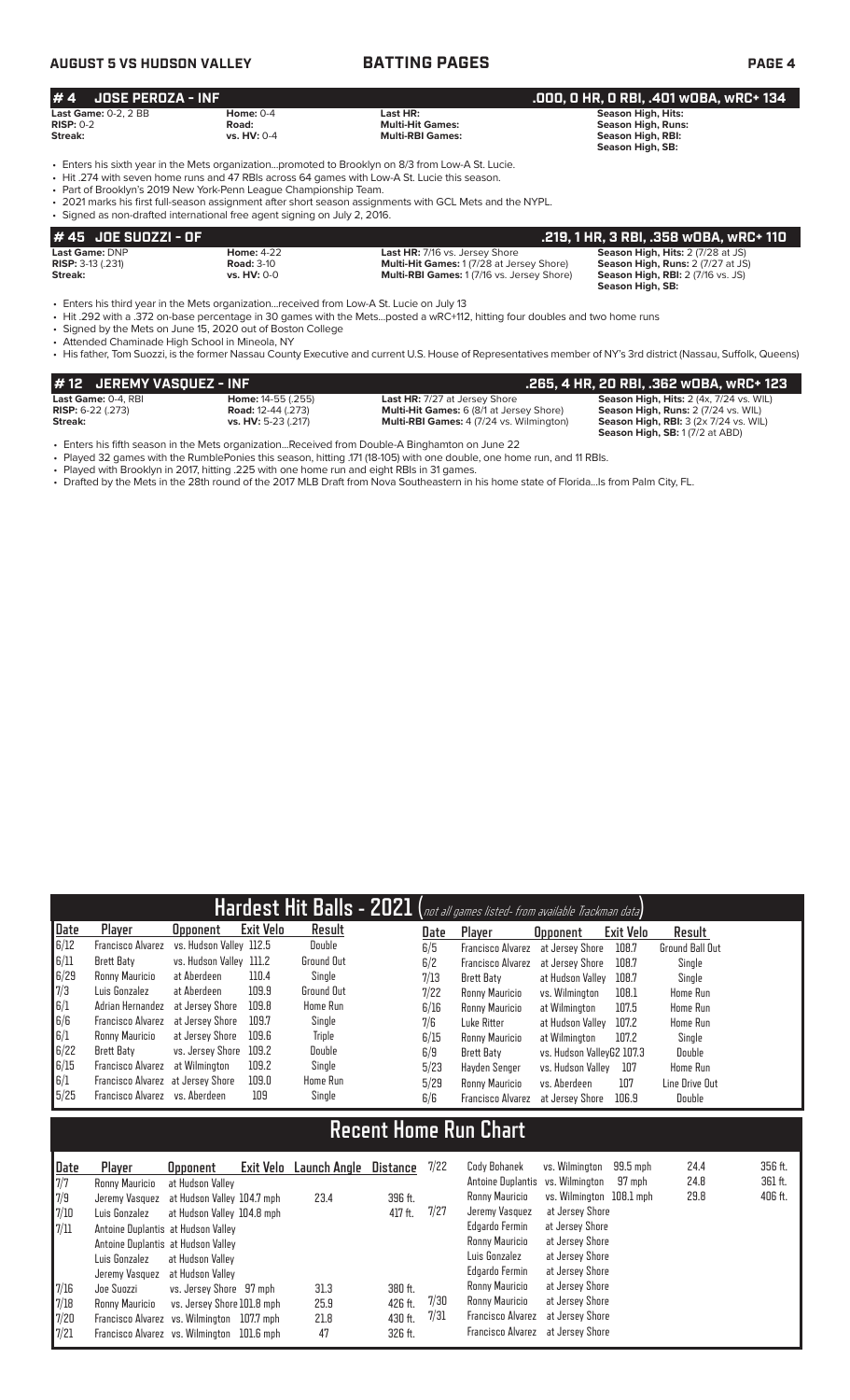| #49<br>12.9 K%, 25.8 BB%, 11.81 ERA, 3 G<br>JOE CAVALLERO - RHP<br><b>LAST FIVE APPEARANCES</b><br>SV/OP (Last):<br>Last App: 8/4<br><b>Last Loss:</b><br>Holds:<br><b>JOE CAVALLERO</b><br><b>Leadoff: 1-2, 2 BB</b><br><b>Inherited Runners/Stranded: 1/1</b><br>DATE OPP<br><b>DEC</b><br>IP<br>H<br>R<br>ER<br>BB<br>К<br><b>HR</b><br>· Enters his fifth year in the Mets systemreceived from Low-A St. Lucie on Wednesday, July 21<br>7/20* vs. BRD<br>$\overline{4}$<br>1.2<br>$\mathbf{1}$<br>4<br>4<br>$\mathbf{1}$<br>0<br>vs. WIL<br>3<br>$\circ$<br>$\mathbf{1}$<br>• Made one appearance for the St. Lucie Mets on July 20, walking four in 12/3 innings<br>7/25<br>2.0<br>$\mathbf{1}$<br>1<br>0<br>$\overline{2}$<br>7/30 at JS G2<br>$\circ$<br>$\mathbf{1}$<br>$\circ$<br>1.0<br>0<br>0<br>• Returns to the field in 2021 after Tommy John surgery<br>$\overline{2}$<br>2<br>3<br>0.2<br>2<br>$\circ$<br>$\Omega$<br>8/4<br>vs. HV<br>• Has made 34 starts in 66 professional appearances before 2021<br>• Drafted by the Mets in the 24th round of the 2017 MLB Draft from South Florida<br><b>JOSH HEJKA</b><br>R<br>OPP<br>DEC<br>IP<br>н<br>ER<br>BB<br>К<br>DATE<br>#46<br><b>JOSH HEJKA - RHP</b><br>17.5 K%, 4.9 BB%, 2.60 ERA, 16 G<br>$\mathbf 0$<br>7/20<br>vs. WIL<br>S<br>0.1<br>0<br>0<br>$\mathbf{1}$<br>1<br>0<br><b>SV/OP (Last):</b> 1/1 (7/20 vs. WIL)<br>Last App: 8/1 at JS<br>Holds: 2<br><b>Last Loss:</b><br>$@$ BUF*<br>$\overline{2}$<br>$\circ$<br>$\mathbf 0$<br>$\circ$<br>7/22<br>0.1<br>0<br>0<br>Leadoff: 9-31<br><b>Inherited Runners/Stranded: 15/9</b><br>7/25 vs. ERI**<br>$\circ$<br>$\circ$<br>$\circ$<br>$\overline{1}$<br>2.0<br>0<br>0<br>7/29<br>$\circ$<br>3<br>@ JS<br>2.1<br>3<br>$\mathbf{1}$<br>$\mathbf{1}$<br>$\mathbf{1}$<br>• Returns to Brooklyn after spending time with Binghamton (6/3-6/9) and Syracuse (6/10-6/18).<br>$\circ$<br>$\mathbf 0$<br>$\Omega$<br>$\circ$<br>$\circ$<br>$\circ$<br>8/1<br>@ JS<br>1.0<br>. Enters his third year in the Mets organizationWon a 2019 NYPL title with Brooklyn, splitting time<br>*with Triple-A Syracuse<br>with the Cyclones and Kingsport Mets<br>*with Double-A Binghamton<br>· Signed as a minor league free agent in mid-summer after pitching in six games with the Westside<br><b>BRIAN METOYER</b><br>Wolly Mammoths in the United Shore Baseball League<br>DATE OPP<br><b>DEC</b><br>IP<br>Н<br>R<br>BB<br>К<br>HR<br>ER<br>3<br>. Pitched all four years at Johns Hopkins, switching to submarine later in his career.<br>0<br>0<br>0<br>2<br>6/9<br>vs. HV G1<br>1.1<br>$\circ$<br>$\circ$<br>$\mathbf{1}$<br>3<br>6/15<br>@ WIL<br>W<br>2.0<br>0<br>0<br>#5<br><b>BRIAN METOYER - RHP</b><br>35.4 K%, 12.2 BB%, 3.10 ERA, 12 G<br>@ JS<br>$\circ$<br>$\circ$<br>$\circ$<br>$\mathbf{1}$<br>3<br>$\circ$<br>7/27<br>1.0<br>SV/OP (Last): 1/1 (6/3 at JS)<br>Last Loss: 5/15 at GVL<br>Last App: 8/4 vs. HV<br>Holds:<br>$\overline{2}$<br>7/31<br>$\circ$<br>$\circ$<br>$\circ$<br>$\circ$<br>$\circ$<br>@ JS<br>1.0<br>Leadoff: 4-16, 2 BB, HBP Inherited Runners/Stranded: 4/3<br>2<br>2.0<br>0<br>$\circ$<br>$\circ$<br>8/4<br>vs. HV<br>0<br>0<br>· Enters his fourth year in the Mets orgWon a New York Penn League title with Brooklyn in 2019<br><b>BRYCE MONTES DE OCA</b><br>• Struck out 40 batters over 28.2 innings with BrooklynSpent his first professional season with<br>DATE OPP<br>IP<br>R<br><b>DEC</b><br>H<br>ER<br>BB<br>К<br>$\mathbf 0$<br>$\circ$<br>$\mathbf{1}$<br>$\circ$<br>7/15<br>vs. JS<br>1.1<br>0<br>$\mathbf{1}$<br><b>GCL Mets and Kingsport Mets</b><br>7/18<br>vs. JS<br>1.0<br>0<br>0<br>0<br>$\mathbf{1}$<br>$\mathbf{1}$<br>0<br>• Joins Ronnie Robbins (30th, 1981 - Toronto) as the only two LSU-Alexandria Generals to be<br>$\overline{2}$<br>7/21<br>vs. WIL<br><b>SV</b><br>$\circ$<br>$\circ$<br>$\circ$<br>$\mathbf{1}$<br>1.0<br>0<br>drafted by a MLB team in school history<br>2<br>2<br>$\overline{2}$<br>$\circ$<br>3<br>7/24<br>vs. WIL<br>1.0<br>$\mathbf{1}$<br>• Native of Natchitoches (NACK-ah-tish), the oldest city in Louisiana (est. 1714).<br>3<br>$\circ$<br>$\circ$<br>$\circ$<br>$\circ$<br>7/30 at JS G1 SV<br>1.1<br>$\mathbf{1}$<br>#43<br><b>BRYCE MONTES DE OCA - RHP</b><br>30.3 K%, 19.3 BB%, 3.33 ERA, 19 G<br><b>COLBY MORRIS</b><br>Last App: 7/30 at JS G1 Last Loss: 7/6 at HV<br><b>SV/OP (Last):</b> 4/4 (7/30 at JS G1)<br>Holds: 1<br>OPP<br>IP<br>DATE<br><b>DEC</b><br>н<br>R<br>ER<br>BB<br>Κ<br><b>HR</b><br>$\overline{2}$<br>2.0<br>$\mathbf 0$<br>$\circ$<br>$\circ$<br>$\circ$<br>7/18<br>vs. JS<br>$\circ$<br><b>Inherited Runners/Stranded: 4/4</b><br><b>Leadoff: 5-18, 4 BB</b><br>3<br>7/22<br>vs. WIL<br>2.0<br>4<br>2<br>2<br>0<br>0<br>• Enters his fourth year in the Mets orgHas not pitched as a professional due to injuries<br>$\overline{2}$<br>$\overline{2}$<br>$\mathbf{1}$<br>7/25<br>vs. WIL<br><b>BS</b><br>1.0<br>$\mathbf{1}$<br>$\mathbf{1}$<br>0<br>• Underwent Tommy John surgery as a high school junior and missed 2016 after having ulnar<br>0<br>$\circ$<br>$\mathbf{1}$<br>$\mathbf{1}$<br>$\circ$<br>7/31<br>@ JS<br>2.0<br>0<br>nerve transposition<br>$\overline{2}$<br>$\circ$<br>$\Omega$<br>8/4<br>vs. HV<br>1.2<br>$\mathbf{1}$<br>1<br>1<br>• Previously drafted by Washington in the 15th round of the 2017 MLB Draft and by the Chicago<br><b>CONNOR O'NEIL</b><br>White Sox in the 14th round of the 2015 MLB Draft.<br>IP<br>ER | <b>AUGUST 5 VS HUDSON VALLEY</b> | <b>BULLPEN PAGE</b> |             |            |   |   |    | <b>PAGE 5</b> |              |
|-----------------------------------------------------------------------------------------------------------------------------------------------------------------------------------------------------------------------------------------------------------------------------------------------------------------------------------------------------------------------------------------------------------------------------------------------------------------------------------------------------------------------------------------------------------------------------------------------------------------------------------------------------------------------------------------------------------------------------------------------------------------------------------------------------------------------------------------------------------------------------------------------------------------------------------------------------------------------------------------------------------------------------------------------------------------------------------------------------------------------------------------------------------------------------------------------------------------------------------------------------------------------------------------------------------------------------------------------------------------------------------------------------------------------------------------------------------------------------------------------------------------------------------------------------------------------------------------------------------------------------------------------------------------------------------------------------------------------------------------------------------------------------------------------------------------------------------------------------------------------------------------------------------------------------------------------------------------------------------------------------------------------------------------------------------------------------------------------------------------------------------------------------------------------------------------------------------------------------------------------------------------------------------------------------------------------------------------------------------------------------------------------------------------------------------------------------------------------------------------------------------------------------------------------------------------------------------------------------------------------------------------------------------------------------------------------------------------------------------------------------------------------------------------------------------------------------------------------------------------------------------------------------------------------------------------------------------------------------------------------------------------------------------------------------------------------------------------------------------------------------------------------------------------------------------------------------------------------------------------------------------------------------------------------------------------------------------------------------------------------------------------------------------------------------------------------------------------------------------------------------------------------------------------------------------------------------------------------------------------------------------------------------------------------------------------------------------------------------------------------------------------------------------------------------------------------------------------------------------------------------------------------------------------------------------------------------------------------------------------------------------------------------------------------------------------------------------------------------------------------------------------------------------------------------------------------------------------------------------------------------------------------------------------------------------------------------------------------------------------------------------------------------------------------------------------------------------------------------------------------------------------------------------------------------------------------------------------------------------------------------------------------------------------------------------------------------------------------------------------------------------------------------------------------------------------------------------------------------------------------------------------------------------------------------------------------------------------------------------------------------------------------------------------------------------------------------------------------------------------------------------------------------------------------------------------------------------------------------------------------------------------------------------------------------------------------------------------------------------------------------------------------------------------------------------------------------------------------------------------------------|----------------------------------|---------------------|-------------|------------|---|---|----|---------------|--------------|
|                                                                                                                                                                                                                                                                                                                                                                                                                                                                                                                                                                                                                                                                                                                                                                                                                                                                                                                                                                                                                                                                                                                                                                                                                                                                                                                                                                                                                                                                                                                                                                                                                                                                                                                                                                                                                                                                                                                                                                                                                                                                                                                                                                                                                                                                                                                                                                                                                                                                                                                                                                                                                                                                                                                                                                                                                                                                                                                                                                                                                                                                                                                                                                                                                                                                                                                                                                                                                                                                                                                                                                                                                                                                                                                                                                                                                                                                                                                                                                                                                                                                                                                                                                                                                                                                                                                                                                                                                                                                                                                                                                                                                                                                                                                                                                                                                                                                                                                                                                                                                                                                                                                                                                                                                                                                                                                                                                                                                                                                                                     |                                  |                     |             |            |   |   |    |               |              |
|                                                                                                                                                                                                                                                                                                                                                                                                                                                                                                                                                                                                                                                                                                                                                                                                                                                                                                                                                                                                                                                                                                                                                                                                                                                                                                                                                                                                                                                                                                                                                                                                                                                                                                                                                                                                                                                                                                                                                                                                                                                                                                                                                                                                                                                                                                                                                                                                                                                                                                                                                                                                                                                                                                                                                                                                                                                                                                                                                                                                                                                                                                                                                                                                                                                                                                                                                                                                                                                                                                                                                                                                                                                                                                                                                                                                                                                                                                                                                                                                                                                                                                                                                                                                                                                                                                                                                                                                                                                                                                                                                                                                                                                                                                                                                                                                                                                                                                                                                                                                                                                                                                                                                                                                                                                                                                                                                                                                                                                                                                     |                                  |                     |             |            |   |   |    |               |              |
|                                                                                                                                                                                                                                                                                                                                                                                                                                                                                                                                                                                                                                                                                                                                                                                                                                                                                                                                                                                                                                                                                                                                                                                                                                                                                                                                                                                                                                                                                                                                                                                                                                                                                                                                                                                                                                                                                                                                                                                                                                                                                                                                                                                                                                                                                                                                                                                                                                                                                                                                                                                                                                                                                                                                                                                                                                                                                                                                                                                                                                                                                                                                                                                                                                                                                                                                                                                                                                                                                                                                                                                                                                                                                                                                                                                                                                                                                                                                                                                                                                                                                                                                                                                                                                                                                                                                                                                                                                                                                                                                                                                                                                                                                                                                                                                                                                                                                                                                                                                                                                                                                                                                                                                                                                                                                                                                                                                                                                                                                                     |                                  |                     |             |            |   |   |    |               |              |
|                                                                                                                                                                                                                                                                                                                                                                                                                                                                                                                                                                                                                                                                                                                                                                                                                                                                                                                                                                                                                                                                                                                                                                                                                                                                                                                                                                                                                                                                                                                                                                                                                                                                                                                                                                                                                                                                                                                                                                                                                                                                                                                                                                                                                                                                                                                                                                                                                                                                                                                                                                                                                                                                                                                                                                                                                                                                                                                                                                                                                                                                                                                                                                                                                                                                                                                                                                                                                                                                                                                                                                                                                                                                                                                                                                                                                                                                                                                                                                                                                                                                                                                                                                                                                                                                                                                                                                                                                                                                                                                                                                                                                                                                                                                                                                                                                                                                                                                                                                                                                                                                                                                                                                                                                                                                                                                                                                                                                                                                                                     |                                  |                     |             |            |   |   |    |               | HR           |
|                                                                                                                                                                                                                                                                                                                                                                                                                                                                                                                                                                                                                                                                                                                                                                                                                                                                                                                                                                                                                                                                                                                                                                                                                                                                                                                                                                                                                                                                                                                                                                                                                                                                                                                                                                                                                                                                                                                                                                                                                                                                                                                                                                                                                                                                                                                                                                                                                                                                                                                                                                                                                                                                                                                                                                                                                                                                                                                                                                                                                                                                                                                                                                                                                                                                                                                                                                                                                                                                                                                                                                                                                                                                                                                                                                                                                                                                                                                                                                                                                                                                                                                                                                                                                                                                                                                                                                                                                                                                                                                                                                                                                                                                                                                                                                                                                                                                                                                                                                                                                                                                                                                                                                                                                                                                                                                                                                                                                                                                                                     |                                  |                     |             |            |   |   |    |               |              |
|                                                                                                                                                                                                                                                                                                                                                                                                                                                                                                                                                                                                                                                                                                                                                                                                                                                                                                                                                                                                                                                                                                                                                                                                                                                                                                                                                                                                                                                                                                                                                                                                                                                                                                                                                                                                                                                                                                                                                                                                                                                                                                                                                                                                                                                                                                                                                                                                                                                                                                                                                                                                                                                                                                                                                                                                                                                                                                                                                                                                                                                                                                                                                                                                                                                                                                                                                                                                                                                                                                                                                                                                                                                                                                                                                                                                                                                                                                                                                                                                                                                                                                                                                                                                                                                                                                                                                                                                                                                                                                                                                                                                                                                                                                                                                                                                                                                                                                                                                                                                                                                                                                                                                                                                                                                                                                                                                                                                                                                                                                     |                                  |                     |             |            |   |   |    |               |              |
|                                                                                                                                                                                                                                                                                                                                                                                                                                                                                                                                                                                                                                                                                                                                                                                                                                                                                                                                                                                                                                                                                                                                                                                                                                                                                                                                                                                                                                                                                                                                                                                                                                                                                                                                                                                                                                                                                                                                                                                                                                                                                                                                                                                                                                                                                                                                                                                                                                                                                                                                                                                                                                                                                                                                                                                                                                                                                                                                                                                                                                                                                                                                                                                                                                                                                                                                                                                                                                                                                                                                                                                                                                                                                                                                                                                                                                                                                                                                                                                                                                                                                                                                                                                                                                                                                                                                                                                                                                                                                                                                                                                                                                                                                                                                                                                                                                                                                                                                                                                                                                                                                                                                                                                                                                                                                                                                                                                                                                                                                                     |                                  |                     |             |            |   |   |    |               |              |
|                                                                                                                                                                                                                                                                                                                                                                                                                                                                                                                                                                                                                                                                                                                                                                                                                                                                                                                                                                                                                                                                                                                                                                                                                                                                                                                                                                                                                                                                                                                                                                                                                                                                                                                                                                                                                                                                                                                                                                                                                                                                                                                                                                                                                                                                                                                                                                                                                                                                                                                                                                                                                                                                                                                                                                                                                                                                                                                                                                                                                                                                                                                                                                                                                                                                                                                                                                                                                                                                                                                                                                                                                                                                                                                                                                                                                                                                                                                                                                                                                                                                                                                                                                                                                                                                                                                                                                                                                                                                                                                                                                                                                                                                                                                                                                                                                                                                                                                                                                                                                                                                                                                                                                                                                                                                                                                                                                                                                                                                                                     |                                  |                     |             |            |   |   |    |               |              |
|                                                                                                                                                                                                                                                                                                                                                                                                                                                                                                                                                                                                                                                                                                                                                                                                                                                                                                                                                                                                                                                                                                                                                                                                                                                                                                                                                                                                                                                                                                                                                                                                                                                                                                                                                                                                                                                                                                                                                                                                                                                                                                                                                                                                                                                                                                                                                                                                                                                                                                                                                                                                                                                                                                                                                                                                                                                                                                                                                                                                                                                                                                                                                                                                                                                                                                                                                                                                                                                                                                                                                                                                                                                                                                                                                                                                                                                                                                                                                                                                                                                                                                                                                                                                                                                                                                                                                                                                                                                                                                                                                                                                                                                                                                                                                                                                                                                                                                                                                                                                                                                                                                                                                                                                                                                                                                                                                                                                                                                                                                     |                                  |                     |             |            |   |   |    |               | 0            |
|                                                                                                                                                                                                                                                                                                                                                                                                                                                                                                                                                                                                                                                                                                                                                                                                                                                                                                                                                                                                                                                                                                                                                                                                                                                                                                                                                                                                                                                                                                                                                                                                                                                                                                                                                                                                                                                                                                                                                                                                                                                                                                                                                                                                                                                                                                                                                                                                                                                                                                                                                                                                                                                                                                                                                                                                                                                                                                                                                                                                                                                                                                                                                                                                                                                                                                                                                                                                                                                                                                                                                                                                                                                                                                                                                                                                                                                                                                                                                                                                                                                                                                                                                                                                                                                                                                                                                                                                                                                                                                                                                                                                                                                                                                                                                                                                                                                                                                                                                                                                                                                                                                                                                                                                                                                                                                                                                                                                                                                                                                     |                                  |                     |             |            |   |   |    |               |              |
|                                                                                                                                                                                                                                                                                                                                                                                                                                                                                                                                                                                                                                                                                                                                                                                                                                                                                                                                                                                                                                                                                                                                                                                                                                                                                                                                                                                                                                                                                                                                                                                                                                                                                                                                                                                                                                                                                                                                                                                                                                                                                                                                                                                                                                                                                                                                                                                                                                                                                                                                                                                                                                                                                                                                                                                                                                                                                                                                                                                                                                                                                                                                                                                                                                                                                                                                                                                                                                                                                                                                                                                                                                                                                                                                                                                                                                                                                                                                                                                                                                                                                                                                                                                                                                                                                                                                                                                                                                                                                                                                                                                                                                                                                                                                                                                                                                                                                                                                                                                                                                                                                                                                                                                                                                                                                                                                                                                                                                                                                                     |                                  |                     |             |            |   |   |    |               |              |
|                                                                                                                                                                                                                                                                                                                                                                                                                                                                                                                                                                                                                                                                                                                                                                                                                                                                                                                                                                                                                                                                                                                                                                                                                                                                                                                                                                                                                                                                                                                                                                                                                                                                                                                                                                                                                                                                                                                                                                                                                                                                                                                                                                                                                                                                                                                                                                                                                                                                                                                                                                                                                                                                                                                                                                                                                                                                                                                                                                                                                                                                                                                                                                                                                                                                                                                                                                                                                                                                                                                                                                                                                                                                                                                                                                                                                                                                                                                                                                                                                                                                                                                                                                                                                                                                                                                                                                                                                                                                                                                                                                                                                                                                                                                                                                                                                                                                                                                                                                                                                                                                                                                                                                                                                                                                                                                                                                                                                                                                                                     |                                  |                     |             |            |   |   |    |               |              |
|                                                                                                                                                                                                                                                                                                                                                                                                                                                                                                                                                                                                                                                                                                                                                                                                                                                                                                                                                                                                                                                                                                                                                                                                                                                                                                                                                                                                                                                                                                                                                                                                                                                                                                                                                                                                                                                                                                                                                                                                                                                                                                                                                                                                                                                                                                                                                                                                                                                                                                                                                                                                                                                                                                                                                                                                                                                                                                                                                                                                                                                                                                                                                                                                                                                                                                                                                                                                                                                                                                                                                                                                                                                                                                                                                                                                                                                                                                                                                                                                                                                                                                                                                                                                                                                                                                                                                                                                                                                                                                                                                                                                                                                                                                                                                                                                                                                                                                                                                                                                                                                                                                                                                                                                                                                                                                                                                                                                                                                                                                     |                                  |                     |             |            |   |   |    |               | HR           |
|                                                                                                                                                                                                                                                                                                                                                                                                                                                                                                                                                                                                                                                                                                                                                                                                                                                                                                                                                                                                                                                                                                                                                                                                                                                                                                                                                                                                                                                                                                                                                                                                                                                                                                                                                                                                                                                                                                                                                                                                                                                                                                                                                                                                                                                                                                                                                                                                                                                                                                                                                                                                                                                                                                                                                                                                                                                                                                                                                                                                                                                                                                                                                                                                                                                                                                                                                                                                                                                                                                                                                                                                                                                                                                                                                                                                                                                                                                                                                                                                                                                                                                                                                                                                                                                                                                                                                                                                                                                                                                                                                                                                                                                                                                                                                                                                                                                                                                                                                                                                                                                                                                                                                                                                                                                                                                                                                                                                                                                                                                     |                                  |                     |             |            |   |   |    |               |              |
|                                                                                                                                                                                                                                                                                                                                                                                                                                                                                                                                                                                                                                                                                                                                                                                                                                                                                                                                                                                                                                                                                                                                                                                                                                                                                                                                                                                                                                                                                                                                                                                                                                                                                                                                                                                                                                                                                                                                                                                                                                                                                                                                                                                                                                                                                                                                                                                                                                                                                                                                                                                                                                                                                                                                                                                                                                                                                                                                                                                                                                                                                                                                                                                                                                                                                                                                                                                                                                                                                                                                                                                                                                                                                                                                                                                                                                                                                                                                                                                                                                                                                                                                                                                                                                                                                                                                                                                                                                                                                                                                                                                                                                                                                                                                                                                                                                                                                                                                                                                                                                                                                                                                                                                                                                                                                                                                                                                                                                                                                                     |                                  |                     |             |            |   |   |    |               |              |
|                                                                                                                                                                                                                                                                                                                                                                                                                                                                                                                                                                                                                                                                                                                                                                                                                                                                                                                                                                                                                                                                                                                                                                                                                                                                                                                                                                                                                                                                                                                                                                                                                                                                                                                                                                                                                                                                                                                                                                                                                                                                                                                                                                                                                                                                                                                                                                                                                                                                                                                                                                                                                                                                                                                                                                                                                                                                                                                                                                                                                                                                                                                                                                                                                                                                                                                                                                                                                                                                                                                                                                                                                                                                                                                                                                                                                                                                                                                                                                                                                                                                                                                                                                                                                                                                                                                                                                                                                                                                                                                                                                                                                                                                                                                                                                                                                                                                                                                                                                                                                                                                                                                                                                                                                                                                                                                                                                                                                                                                                                     |                                  |                     |             |            |   |   |    |               |              |
|                                                                                                                                                                                                                                                                                                                                                                                                                                                                                                                                                                                                                                                                                                                                                                                                                                                                                                                                                                                                                                                                                                                                                                                                                                                                                                                                                                                                                                                                                                                                                                                                                                                                                                                                                                                                                                                                                                                                                                                                                                                                                                                                                                                                                                                                                                                                                                                                                                                                                                                                                                                                                                                                                                                                                                                                                                                                                                                                                                                                                                                                                                                                                                                                                                                                                                                                                                                                                                                                                                                                                                                                                                                                                                                                                                                                                                                                                                                                                                                                                                                                                                                                                                                                                                                                                                                                                                                                                                                                                                                                                                                                                                                                                                                                                                                                                                                                                                                                                                                                                                                                                                                                                                                                                                                                                                                                                                                                                                                                                                     |                                  |                     |             |            |   |   |    |               |              |
|                                                                                                                                                                                                                                                                                                                                                                                                                                                                                                                                                                                                                                                                                                                                                                                                                                                                                                                                                                                                                                                                                                                                                                                                                                                                                                                                                                                                                                                                                                                                                                                                                                                                                                                                                                                                                                                                                                                                                                                                                                                                                                                                                                                                                                                                                                                                                                                                                                                                                                                                                                                                                                                                                                                                                                                                                                                                                                                                                                                                                                                                                                                                                                                                                                                                                                                                                                                                                                                                                                                                                                                                                                                                                                                                                                                                                                                                                                                                                                                                                                                                                                                                                                                                                                                                                                                                                                                                                                                                                                                                                                                                                                                                                                                                                                                                                                                                                                                                                                                                                                                                                                                                                                                                                                                                                                                                                                                                                                                                                                     |                                  |                     |             |            |   |   |    |               |              |
|                                                                                                                                                                                                                                                                                                                                                                                                                                                                                                                                                                                                                                                                                                                                                                                                                                                                                                                                                                                                                                                                                                                                                                                                                                                                                                                                                                                                                                                                                                                                                                                                                                                                                                                                                                                                                                                                                                                                                                                                                                                                                                                                                                                                                                                                                                                                                                                                                                                                                                                                                                                                                                                                                                                                                                                                                                                                                                                                                                                                                                                                                                                                                                                                                                                                                                                                                                                                                                                                                                                                                                                                                                                                                                                                                                                                                                                                                                                                                                                                                                                                                                                                                                                                                                                                                                                                                                                                                                                                                                                                                                                                                                                                                                                                                                                                                                                                                                                                                                                                                                                                                                                                                                                                                                                                                                                                                                                                                                                                                                     |                                  |                     |             |            |   |   |    |               |              |
|                                                                                                                                                                                                                                                                                                                                                                                                                                                                                                                                                                                                                                                                                                                                                                                                                                                                                                                                                                                                                                                                                                                                                                                                                                                                                                                                                                                                                                                                                                                                                                                                                                                                                                                                                                                                                                                                                                                                                                                                                                                                                                                                                                                                                                                                                                                                                                                                                                                                                                                                                                                                                                                                                                                                                                                                                                                                                                                                                                                                                                                                                                                                                                                                                                                                                                                                                                                                                                                                                                                                                                                                                                                                                                                                                                                                                                                                                                                                                                                                                                                                                                                                                                                                                                                                                                                                                                                                                                                                                                                                                                                                                                                                                                                                                                                                                                                                                                                                                                                                                                                                                                                                                                                                                                                                                                                                                                                                                                                                                                     |                                  |                     |             |            |   |   |    |               |              |
|                                                                                                                                                                                                                                                                                                                                                                                                                                                                                                                                                                                                                                                                                                                                                                                                                                                                                                                                                                                                                                                                                                                                                                                                                                                                                                                                                                                                                                                                                                                                                                                                                                                                                                                                                                                                                                                                                                                                                                                                                                                                                                                                                                                                                                                                                                                                                                                                                                                                                                                                                                                                                                                                                                                                                                                                                                                                                                                                                                                                                                                                                                                                                                                                                                                                                                                                                                                                                                                                                                                                                                                                                                                                                                                                                                                                                                                                                                                                                                                                                                                                                                                                                                                                                                                                                                                                                                                                                                                                                                                                                                                                                                                                                                                                                                                                                                                                                                                                                                                                                                                                                                                                                                                                                                                                                                                                                                                                                                                                                                     |                                  |                     |             |            |   |   |    |               |              |
|                                                                                                                                                                                                                                                                                                                                                                                                                                                                                                                                                                                                                                                                                                                                                                                                                                                                                                                                                                                                                                                                                                                                                                                                                                                                                                                                                                                                                                                                                                                                                                                                                                                                                                                                                                                                                                                                                                                                                                                                                                                                                                                                                                                                                                                                                                                                                                                                                                                                                                                                                                                                                                                                                                                                                                                                                                                                                                                                                                                                                                                                                                                                                                                                                                                                                                                                                                                                                                                                                                                                                                                                                                                                                                                                                                                                                                                                                                                                                                                                                                                                                                                                                                                                                                                                                                                                                                                                                                                                                                                                                                                                                                                                                                                                                                                                                                                                                                                                                                                                                                                                                                                                                                                                                                                                                                                                                                                                                                                                                                     |                                  |                     | DATE<br>OPP | <b>DEC</b> | Н | R | BB | Κ             | HR           |
| #38<br>24.0 K%, 10.0 BB%, 4.29 ERA, 16 G<br>$\overline{4}$<br><b>COLBY MORRIS - RHP</b><br>7/15<br>3<br>3<br>$\mathbf{1}$<br>vs. JS<br>1.1<br>4<br>2<br>7/20<br>vs. WIL<br>1.0<br>$\mathbf{1}$<br>1<br>$\mathbf{1}$<br>0<br>$\mathbf{1}$                                                                                                                                                                                                                                                                                                                                                                                                                                                                                                                                                                                                                                                                                                                                                                                                                                                                                                                                                                                                                                                                                                                                                                                                                                                                                                                                                                                                                                                                                                                                                                                                                                                                                                                                                                                                                                                                                                                                                                                                                                                                                                                                                                                                                                                                                                                                                                                                                                                                                                                                                                                                                                                                                                                                                                                                                                                                                                                                                                                                                                                                                                                                                                                                                                                                                                                                                                                                                                                                                                                                                                                                                                                                                                                                                                                                                                                                                                                                                                                                                                                                                                                                                                                                                                                                                                                                                                                                                                                                                                                                                                                                                                                                                                                                                                                                                                                                                                                                                                                                                                                                                                                                                                                                                                                            |                                  |                     |             |            |   |   |    |               | 0            |
| Last App: 8/4 vs. HV<br><b>Last Loss:</b><br>SV/OP (Last):<br>Holds:<br>$\overline{2}$<br>$\overline{2}$<br>$\overline{2}$<br>1.0<br>$\overline{2}$<br>$\mathbf{1}$<br>7/23<br>vs. WIL<br>H<br>$\mathbf{1}$<br>Leadoff: 7-24, 3B, 3 BB, 3 HBP Inherited Runners/Stranded: 8/3                                                                                                                                                                                                                                                                                                                                                                                                                                                                                                                                                                                                                                                                                                                                                                                                                                                                                                                                                                                                                                                                                                                                                                                                                                                                                                                                                                                                                                                                                                                                                                                                                                                                                                                                                                                                                                                                                                                                                                                                                                                                                                                                                                                                                                                                                                                                                                                                                                                                                                                                                                                                                                                                                                                                                                                                                                                                                                                                                                                                                                                                                                                                                                                                                                                                                                                                                                                                                                                                                                                                                                                                                                                                                                                                                                                                                                                                                                                                                                                                                                                                                                                                                                                                                                                                                                                                                                                                                                                                                                                                                                                                                                                                                                                                                                                                                                                                                                                                                                                                                                                                                                                                                                                                                       |                                  |                     |             |            |   |   |    |               |              |
| 7/27<br>$\circ$<br>0<br>0<br>$\circ$<br>3<br>$\circ$<br>@ JS<br>2.0<br>• Enters his first season in the Mets organizationcalled up from Low-A St. Lucie on May 20<br>$\mathbf{1}$<br>8/1<br>@ JS<br>1.0<br>$\mathbf{1}$<br>$\mathbf{1}$<br>$\mathbf{1}$<br>$\mathbf{1}$<br>$\mathbf{1}$<br>• Made four scoreless appearances in relief for the St. Lucie Mets to being 2021<br><b>MICHEL OTANEZ</b><br>IP<br>DATE OPP<br><b>DEC</b><br>Н<br>R<br>ER<br>BB<br>Κ                                                                                                                                                                                                                                                                                                                                                                                                                                                                                                                                                                                                                                                                                                                                                                                                                                                                                                                                                                                                                                                                                                                                                                                                                                                                                                                                                                                                                                                                                                                                                                                                                                                                                                                                                                                                                                                                                                                                                                                                                                                                                                                                                                                                                                                                                                                                                                                                                                                                                                                                                                                                                                                                                                                                                                                                                                                                                                                                                                                                                                                                                                                                                                                                                                                                                                                                                                                                                                                                                                                                                                                                                                                                                                                                                                                                                                                                                                                                                                                                                                                                                                                                                                                                                                                                                                                                                                                                                                                                                                                                                                                                                                                                                                                                                                                                                                                                                                                                                                                                                                      |                                  |                     |             |            |   |   |    |               | HR           |
| • Minor League free agent signingpitched at Middlebury in Vermont<br>0.2<br>$\circ$<br>$\circ$<br>$\circ$<br>$\mathbf{1}$<br>$\mathbf{1}$<br>7/16<br>vs. JS<br>#9<br><b>CONNER O'NEIL - RHP</b><br>23.9 K%, 11.3 BB%, 7.20 ERA, 10 G                                                                                                                                                                                                                                                                                                                                                                                                                                                                                                                                                                                                                                                                                                                                                                                                                                                                                                                                                                                                                                                                                                                                                                                                                                                                                                                                                                                                                                                                                                                                                                                                                                                                                                                                                                                                                                                                                                                                                                                                                                                                                                                                                                                                                                                                                                                                                                                                                                                                                                                                                                                                                                                                                                                                                                                                                                                                                                                                                                                                                                                                                                                                                                                                                                                                                                                                                                                                                                                                                                                                                                                                                                                                                                                                                                                                                                                                                                                                                                                                                                                                                                                                                                                                                                                                                                                                                                                                                                                                                                                                                                                                                                                                                                                                                                                                                                                                                                                                                                                                                                                                                                                                                                                                                                                                |                                  |                     |             |            |   |   |    |               | 0            |
| 7/20 vs. WIL<br>H<br>1.0<br>$\Omega$<br>$\mathbf{1}$<br>$\overline{1}$<br>3<br>2<br>Last App: 8/1 at JS<br>Last Loss: 8/1 at JS<br>SV/OP (Last):<br>Holds: 1<br>3<br>7/23<br>vs. WIL<br>H<br>0.1<br>0<br>1<br>1<br>1                                                                                                                                                                                                                                                                                                                                                                                                                                                                                                                                                                                                                                                                                                                                                                                                                                                                                                                                                                                                                                                                                                                                                                                                                                                                                                                                                                                                                                                                                                                                                                                                                                                                                                                                                                                                                                                                                                                                                                                                                                                                                                                                                                                                                                                                                                                                                                                                                                                                                                                                                                                                                                                                                                                                                                                                                                                                                                                                                                                                                                                                                                                                                                                                                                                                                                                                                                                                                                                                                                                                                                                                                                                                                                                                                                                                                                                                                                                                                                                                                                                                                                                                                                                                                                                                                                                                                                                                                                                                                                                                                                                                                                                                                                                                                                                                                                                                                                                                                                                                                                                                                                                                                                                                                                                                                |                                  |                     |             |            |   |   |    |               | $\circ$<br>0 |
| <b>Leadoff: 4-14, HR</b><br>Inherited Runners/Stranded: 8/3<br>0<br>0<br>0<br>3<br>7/28<br>@ JS<br>1.0<br>0<br>0                                                                                                                                                                                                                                                                                                                                                                                                                                                                                                                                                                                                                                                                                                                                                                                                                                                                                                                                                                                                                                                                                                                                                                                                                                                                                                                                                                                                                                                                                                                                                                                                                                                                                                                                                                                                                                                                                                                                                                                                                                                                                                                                                                                                                                                                                                                                                                                                                                                                                                                                                                                                                                                                                                                                                                                                                                                                                                                                                                                                                                                                                                                                                                                                                                                                                                                                                                                                                                                                                                                                                                                                                                                                                                                                                                                                                                                                                                                                                                                                                                                                                                                                                                                                                                                                                                                                                                                                                                                                                                                                                                                                                                                                                                                                                                                                                                                                                                                                                                                                                                                                                                                                                                                                                                                                                                                                                                                    |                                  |                     |             |            |   |   |    |               |              |
| $\overline{2}$<br>0<br>2<br>8/4<br>1.0<br>$\mathbf{1}$<br>$\mathbf{1}$<br>vs. JS<br>• Enters his fifth year in the Mets organizationreceived from Double-A Binghamton on 6/20<br>• Has not pitched in 2021Last pitched for Advanced-A St. Lucie in 2019                                                                                                                                                                                                                                                                                                                                                                                                                                                                                                                                                                                                                                                                                                                                                                                                                                                                                                                                                                                                                                                                                                                                                                                                                                                                                                                                                                                                                                                                                                                                                                                                                                                                                                                                                                                                                                                                                                                                                                                                                                                                                                                                                                                                                                                                                                                                                                                                                                                                                                                                                                                                                                                                                                                                                                                                                                                                                                                                                                                                                                                                                                                                                                                                                                                                                                                                                                                                                                                                                                                                                                                                                                                                                                                                                                                                                                                                                                                                                                                                                                                                                                                                                                                                                                                                                                                                                                                                                                                                                                                                                                                                                                                                                                                                                                                                                                                                                                                                                                                                                                                                                                                                                                                                                                             |                                  |                     |             |            |   |   |    |               | 0            |
| <b>HUNTER PARSONS</b><br>• Spent his first professional season with Brooklyn in 2017, pitching 19 times in relief<br>DATE<br>OPP<br>DEC<br>IP<br>Н<br>R<br>BB<br>ER<br>К                                                                                                                                                                                                                                                                                                                                                                                                                                                                                                                                                                                                                                                                                                                                                                                                                                                                                                                                                                                                                                                                                                                                                                                                                                                                                                                                                                                                                                                                                                                                                                                                                                                                                                                                                                                                                                                                                                                                                                                                                                                                                                                                                                                                                                                                                                                                                                                                                                                                                                                                                                                                                                                                                                                                                                                                                                                                                                                                                                                                                                                                                                                                                                                                                                                                                                                                                                                                                                                                                                                                                                                                                                                                                                                                                                                                                                                                                                                                                                                                                                                                                                                                                                                                                                                                                                                                                                                                                                                                                                                                                                                                                                                                                                                                                                                                                                                                                                                                                                                                                                                                                                                                                                                                                                                                                                                            |                                  |                     |             |            |   |   |    |               | HR           |
| • Drafted by the Mets in the 7th round of the 2017 MLB Draft from Cal State-Northridge<br>2<br>7/14<br>vs. JS<br>1.2<br>0<br>0<br>0<br>2<br>0<br>3<br>3<br>$\circ$<br>7/18<br>vs. JS<br>1.0<br>3<br>0<br>0                                                                                                                                                                                                                                                                                                                                                                                                                                                                                                                                                                                                                                                                                                                                                                                                                                                                                                                                                                                                                                                                                                                                                                                                                                                                                                                                                                                                                                                                                                                                                                                                                                                                                                                                                                                                                                                                                                                                                                                                                                                                                                                                                                                                                                                                                                                                                                                                                                                                                                                                                                                                                                                                                                                                                                                                                                                                                                                                                                                                                                                                                                                                                                                                                                                                                                                                                                                                                                                                                                                                                                                                                                                                                                                                                                                                                                                                                                                                                                                                                                                                                                                                                                                                                                                                                                                                                                                                                                                                                                                                                                                                                                                                                                                                                                                                                                                                                                                                                                                                                                                                                                                                                                                                                                                                                          |                                  |                     |             |            |   |   |    |               |              |
| $\circ$<br>7/23<br>vs. WIL<br>1.0<br>0<br>0<br>1<br>1<br>0<br>#26<br><b>MICHEL OTANEZ - RHP</b><br>27.6 K%, 24.4 BB%, 5.19 ERA, 23 G<br>Н                                                                                                                                                                                                                                                                                                                                                                                                                                                                                                                                                                                                                                                                                                                                                                                                                                                                                                                                                                                                                                                                                                                                                                                                                                                                                                                                                                                                                                                                                                                                                                                                                                                                                                                                                                                                                                                                                                                                                                                                                                                                                                                                                                                                                                                                                                                                                                                                                                                                                                                                                                                                                                                                                                                                                                                                                                                                                                                                                                                                                                                                                                                                                                                                                                                                                                                                                                                                                                                                                                                                                                                                                                                                                                                                                                                                                                                                                                                                                                                                                                                                                                                                                                                                                                                                                                                                                                                                                                                                                                                                                                                                                                                                                                                                                                                                                                                                                                                                                                                                                                                                                                                                                                                                                                                                                                                                                           |                                  |                     |             |            |   |   |    |               |              |
| 2<br>7/27<br>@ JS<br>W<br>1.1<br>1<br>0<br>0<br>1<br>0<br>Last App: 8/4 vs. HV<br><b>SV/OP (Last):</b> 0/2 (BS vs. JS)<br><b>Last Loss:</b><br>Holds: 3<br>$\overline{2}$<br>$\circ$<br>$\circ$<br>8/4<br>vs. HV<br>1.2<br>0<br>0<br>1                                                                                                                                                                                                                                                                                                                                                                                                                                                                                                                                                                                                                                                                                                                                                                                                                                                                                                                                                                                                                                                                                                                                                                                                                                                                                                                                                                                                                                                                                                                                                                                                                                                                                                                                                                                                                                                                                                                                                                                                                                                                                                                                                                                                                                                                                                                                                                                                                                                                                                                                                                                                                                                                                                                                                                                                                                                                                                                                                                                                                                                                                                                                                                                                                                                                                                                                                                                                                                                                                                                                                                                                                                                                                                                                                                                                                                                                                                                                                                                                                                                                                                                                                                                                                                                                                                                                                                                                                                                                                                                                                                                                                                                                                                                                                                                                                                                                                                                                                                                                                                                                                                                                                                                                                                                              |                                  |                     |             |            |   |   |    |               |              |
| <b>Leadoff: 3-20, 3 BB</b><br>Inherited Runners/Stranded: 15/5<br><b>EVY RUIBAL</b><br>• Enters his sixth year in the Mets orgNo. 26 prospect in the system according to MLB Pipeline<br>DATE<br>OPP<br>DEC<br>IP<br>R<br>ER                                                                                                                                                                                                                                                                                                                                                                                                                                                                                                                                                                                                                                                                                                                                                                                                                                                                                                                                                                                                                                                                                                                                                                                                                                                                                                                                                                                                                                                                                                                                                                                                                                                                                                                                                                                                                                                                                                                                                                                                                                                                                                                                                                                                                                                                                                                                                                                                                                                                                                                                                                                                                                                                                                                                                                                                                                                                                                                                                                                                                                                                                                                                                                                                                                                                                                                                                                                                                                                                                                                                                                                                                                                                                                                                                                                                                                                                                                                                                                                                                                                                                                                                                                                                                                                                                                                                                                                                                                                                                                                                                                                                                                                                                                                                                                                                                                                                                                                                                                                                                                                                                                                                                                                                                                                                        |                                  |                     |             |            |   |   |    |               |              |
| Н<br>BB<br>К<br>• Returns to Brooklyn for the second assignment in a row<br>7/11<br>@ HV<br>2<br>2<br>$\overline{2}$<br>$\mathbf{1}$<br>1.0<br>$\mathbf{1}$<br>0                                                                                                                                                                                                                                                                                                                                                                                                                                                                                                                                                                                                                                                                                                                                                                                                                                                                                                                                                                                                                                                                                                                                                                                                                                                                                                                                                                                                                                                                                                                                                                                                                                                                                                                                                                                                                                                                                                                                                                                                                                                                                                                                                                                                                                                                                                                                                                                                                                                                                                                                                                                                                                                                                                                                                                                                                                                                                                                                                                                                                                                                                                                                                                                                                                                                                                                                                                                                                                                                                                                                                                                                                                                                                                                                                                                                                                                                                                                                                                                                                                                                                                                                                                                                                                                                                                                                                                                                                                                                                                                                                                                                                                                                                                                                                                                                                                                                                                                                                                                                                                                                                                                                                                                                                                                                                                                                    |                                  |                     |             |            |   |   |    |               | HR           |
| 2<br>$\overline{2}$<br>3<br>7/15<br>1.2<br>1<br>3<br>0<br>• Pitched with the Cyclones and won an NYPL title in 2019 and also spent time with Kingsport<br>vs. JS<br>$\circ$<br>7/20<br>vs. WIL<br>1.2<br>1<br>0<br>$\mathbf{1}$<br>$\mathbf{1}$<br>0<br>H<br>· Missed 2017 due to injuryStruck out 21 batters in 21.1 innings with the DSL Mets1 in 2016.                                                                                                                                                                                                                                                                                                                                                                                                                                                                                                                                                                                                                                                                                                                                                                                                                                                                                                                                                                                                                                                                                                                                                                                                                                                                                                                                                                                                                                                                                                                                                                                                                                                                                                                                                                                                                                                                                                                                                                                                                                                                                                                                                                                                                                                                                                                                                                                                                                                                                                                                                                                                                                                                                                                                                                                                                                                                                                                                                                                                                                                                                                                                                                                                                                                                                                                                                                                                                                                                                                                                                                                                                                                                                                                                                                                                                                                                                                                                                                                                                                                                                                                                                                                                                                                                                                                                                                                                                                                                                                                                                                                                                                                                                                                                                                                                                                                                                                                                                                                                                                                                                                                                           |                                  |                     |             |            |   |   |    |               |              |
| S<br>7/23<br>vs. WIL<br>1.0<br>0<br>0<br>0<br>0<br>$\mathbf{1}$<br>0<br># 44<br><b>HUNTER PARSONS - RHP</b><br>29.6 K%, 13.3 BB%, 3.73 ERA, 13 G                                                                                                                                                                                                                                                                                                                                                                                                                                                                                                                                                                                                                                                                                                                                                                                                                                                                                                                                                                                                                                                                                                                                                                                                                                                                                                                                                                                                                                                                                                                                                                                                                                                                                                                                                                                                                                                                                                                                                                                                                                                                                                                                                                                                                                                                                                                                                                                                                                                                                                                                                                                                                                                                                                                                                                                                                                                                                                                                                                                                                                                                                                                                                                                                                                                                                                                                                                                                                                                                                                                                                                                                                                                                                                                                                                                                                                                                                                                                                                                                                                                                                                                                                                                                                                                                                                                                                                                                                                                                                                                                                                                                                                                                                                                                                                                                                                                                                                                                                                                                                                                                                                                                                                                                                                                                                                                                                    |                                  |                     |             |            |   |   |    |               |              |
| 0.2<br>$\circ$<br>0<br>$\circ$<br>7/31<br>@ JS<br>0<br>1<br>0<br>Last App: 8/4 vs. JS<br><b>Last Loss:</b><br>SV/OP (Last):<br>Holds: 1                                                                                                                                                                                                                                                                                                                                                                                                                                                                                                                                                                                                                                                                                                                                                                                                                                                                                                                                                                                                                                                                                                                                                                                                                                                                                                                                                                                                                                                                                                                                                                                                                                                                                                                                                                                                                                                                                                                                                                                                                                                                                                                                                                                                                                                                                                                                                                                                                                                                                                                                                                                                                                                                                                                                                                                                                                                                                                                                                                                                                                                                                                                                                                                                                                                                                                                                                                                                                                                                                                                                                                                                                                                                                                                                                                                                                                                                                                                                                                                                                                                                                                                                                                                                                                                                                                                                                                                                                                                                                                                                                                                                                                                                                                                                                                                                                                                                                                                                                                                                                                                                                                                                                                                                                                                                                                                                                             |                                  |                     |             |            |   |   |    |               |              |
| Leadoff: 3-16, 3 BB<br><b>Inherited Runners/Stranded: 11/7</b><br><b>WILLY TAVERAS</b>                                                                                                                                                                                                                                                                                                                                                                                                                                                                                                                                                                                                                                                                                                                                                                                                                                                                                                                                                                                                                                                                                                                                                                                                                                                                                                                                                                                                                                                                                                                                                                                                                                                                                                                                                                                                                                                                                                                                                                                                                                                                                                                                                                                                                                                                                                                                                                                                                                                                                                                                                                                                                                                                                                                                                                                                                                                                                                                                                                                                                                                                                                                                                                                                                                                                                                                                                                                                                                                                                                                                                                                                                                                                                                                                                                                                                                                                                                                                                                                                                                                                                                                                                                                                                                                                                                                                                                                                                                                                                                                                                                                                                                                                                                                                                                                                                                                                                                                                                                                                                                                                                                                                                                                                                                                                                                                                                                                                              |                                  |                     |             |            |   |   |    |               |              |
| • Enters his third year in the Mets orgCalled up from Low-A St. Lucie on May 20<br>OPP<br><b>DEC</b><br>IP<br>Н<br>R<br>ER<br><b>BB</b><br>K<br>DATE<br>• Made four relief appearances with the Mets (A-), striking out 18 in 10 innings (45% K rate).<br>DUN <sup>*</sup><br>$\overline{2}$<br>2<br>2<br>6/23<br>0.1<br>0<br>1<br>1                                                                                                                                                                                                                                                                                                                                                                                                                                                                                                                                                                                                                                                                                                                                                                                                                                                                                                                                                                                                                                                                                                                                                                                                                                                                                                                                                                                                                                                                                                                                                                                                                                                                                                                                                                                                                                                                                                                                                                                                                                                                                                                                                                                                                                                                                                                                                                                                                                                                                                                                                                                                                                                                                                                                                                                                                                                                                                                                                                                                                                                                                                                                                                                                                                                                                                                                                                                                                                                                                                                                                                                                                                                                                                                                                                                                                                                                                                                                                                                                                                                                                                                                                                                                                                                                                                                                                                                                                                                                                                                                                                                                                                                                                                                                                                                                                                                                                                                                                                                                                                                                                                                                                                |                                  |                     |             |            |   |   |    |               | HR           |
| 7/17<br>JS<br>1.0<br>0<br>0<br>0<br>1<br>0<br>1<br>• Pitched with the Cyclones and won an NYPL title in 2019                                                                                                                                                                                                                                                                                                                                                                                                                                                                                                                                                                                                                                                                                                                                                                                                                                                                                                                                                                                                                                                                                                                                                                                                                                                                                                                                                                                                                                                                                                                                                                                                                                                                                                                                                                                                                                                                                                                                                                                                                                                                                                                                                                                                                                                                                                                                                                                                                                                                                                                                                                                                                                                                                                                                                                                                                                                                                                                                                                                                                                                                                                                                                                                                                                                                                                                                                                                                                                                                                                                                                                                                                                                                                                                                                                                                                                                                                                                                                                                                                                                                                                                                                                                                                                                                                                                                                                                                                                                                                                                                                                                                                                                                                                                                                                                                                                                                                                                                                                                                                                                                                                                                                                                                                                                                                                                                                                                        |                                  |                     |             |            |   |   |    |               |              |
| 2<br>2<br>3<br>7/21<br>WIL<br>W, BS<br>2.0<br>3<br>0<br>1<br>0<br>0<br>3<br>7/25<br>vs. WIL<br>W<br>2.0<br>1<br>0                                                                                                                                                                                                                                                                                                                                                                                                                                                                                                                                                                                                                                                                                                                                                                                                                                                                                                                                                                                                                                                                                                                                                                                                                                                                                                                                                                                                                                                                                                                                                                                                                                                                                                                                                                                                                                                                                                                                                                                                                                                                                                                                                                                                                                                                                                                                                                                                                                                                                                                                                                                                                                                                                                                                                                                                                                                                                                                                                                                                                                                                                                                                                                                                                                                                                                                                                                                                                                                                                                                                                                                                                                                                                                                                                                                                                                                                                                                                                                                                                                                                                                                                                                                                                                                                                                                                                                                                                                                                                                                                                                                                                                                                                                                                                                                                                                                                                                                                                                                                                                                                                                                                                                                                                                                                                                                                                                                   |                                  |                     |             |            |   |   |    |               | $\circ$      |
| #50<br>21.4 K%, 19.0 BB% 6.00 ERA, 7 G<br><b>EVY RUIBAL - RHP</b><br>$\mathbf{1}$<br>$\circ$<br>8/1<br>@ JS<br>2<br>1<br>$\mathbf{1}$<br>$\mathbf{1}$<br>1.1<br>Last App: 7/31 at JS<br>SV/OP (Last):<br><b>Last Loss:</b><br>Holds: 1<br>*With Low-A St. Lucie<br>Leadoff: 1-6<br>Inherited Runners/Stranded: 6/4                                                                                                                                                                                                                                                                                                                                                                                                                                                                                                                                                                                                                                                                                                                                                                                                                                                                                                                                                                                                                                                                                                                                                                                                                                                                                                                                                                                                                                                                                                                                                                                                                                                                                                                                                                                                                                                                                                                                                                                                                                                                                                                                                                                                                                                                                                                                                                                                                                                                                                                                                                                                                                                                                                                                                                                                                                                                                                                                                                                                                                                                                                                                                                                                                                                                                                                                                                                                                                                                                                                                                                                                                                                                                                                                                                                                                                                                                                                                                                                                                                                                                                                                                                                                                                                                                                                                                                                                                                                                                                                                                                                                                                                                                                                                                                                                                                                                                                                                                                                                                                                                                                                                                                                  |                                  |                     |             |            |   |   |    |               |              |
| • Signed to a minor league deal on June 27 from the Florence Y'alls (Frontier League)<br>• Pitched in the Dodgers system from 2015-2018, reaching High-A Rancho Cucamonga<br>• Drafted by the Dodgers in the 16th round of the 2017 MLB Draft from Notre Dame                                                                                                                                                                                                                                                                                                                                                                                                                                                                                                                                                                                                                                                                                                                                                                                                                                                                                                                                                                                                                                                                                                                                                                                                                                                                                                                                                                                                                                                                                                                                                                                                                                                                                                                                                                                                                                                                                                                                                                                                                                                                                                                                                                                                                                                                                                                                                                                                                                                                                                                                                                                                                                                                                                                                                                                                                                                                                                                                                                                                                                                                                                                                                                                                                                                                                                                                                                                                                                                                                                                                                                                                                                                                                                                                                                                                                                                                                                                                                                                                                                                                                                                                                                                                                                                                                                                                                                                                                                                                                                                                                                                                                                                                                                                                                                                                                                                                                                                                                                                                                                                                                                                                                                                                                                       |                                  |                     |             |            |   |   |    |               |              |
| • From Milburn, New Jersey, attending Milburn High School<br>#35<br>34.3 K%, 3.3 BB% 3.52 ERA, 4 G<br><b>WILLY TAVERAS - RHP</b>                                                                                                                                                                                                                                                                                                                                                                                                                                                                                                                                                                                                                                                                                                                                                                                                                                                                                                                                                                                                                                                                                                                                                                                                                                                                                                                                                                                                                                                                                                                                                                                                                                                                                                                                                                                                                                                                                                                                                                                                                                                                                                                                                                                                                                                                                                                                                                                                                                                                                                                                                                                                                                                                                                                                                                                                                                                                                                                                                                                                                                                                                                                                                                                                                                                                                                                                                                                                                                                                                                                                                                                                                                                                                                                                                                                                                                                                                                                                                                                                                                                                                                                                                                                                                                                                                                                                                                                                                                                                                                                                                                                                                                                                                                                                                                                                                                                                                                                                                                                                                                                                                                                                                                                                                                                                                                                                                                    |                                  |                     |             |            |   |   |    |               |              |
| Last App: 8/1 at JS<br><b>SV/OP (Last): 0/1</b><br>Holds:<br><b>Last Loss:</b>                                                                                                                                                                                                                                                                                                                                                                                                                                                                                                                                                                                                                                                                                                                                                                                                                                                                                                                                                                                                                                                                                                                                                                                                                                                                                                                                                                                                                                                                                                                                                                                                                                                                                                                                                                                                                                                                                                                                                                                                                                                                                                                                                                                                                                                                                                                                                                                                                                                                                                                                                                                                                                                                                                                                                                                                                                                                                                                                                                                                                                                                                                                                                                                                                                                                                                                                                                                                                                                                                                                                                                                                                                                                                                                                                                                                                                                                                                                                                                                                                                                                                                                                                                                                                                                                                                                                                                                                                                                                                                                                                                                                                                                                                                                                                                                                                                                                                                                                                                                                                                                                                                                                                                                                                                                                                                                                                                                                                      |                                  |                     |             |            |   |   |    |               |              |
| Leadoff: 0-4, BB<br><b>Inherited Runners/Stranded: 2/2</b><br>• Received from Low-A St. Lucie on Friday, July 16 in a move that sent LHP Andrew Ed-<br>wards to Double-A Binghamton                                                                                                                                                                                                                                                                                                                                                                                                                                                                                                                                                                                                                                                                                                                                                                                                                                                                                                                                                                                                                                                                                                                                                                                                                                                                                                                                                                                                                                                                                                                                                                                                                                                                                                                                                                                                                                                                                                                                                                                                                                                                                                                                                                                                                                                                                                                                                                                                                                                                                                                                                                                                                                                                                                                                                                                                                                                                                                                                                                                                                                                                                                                                                                                                                                                                                                                                                                                                                                                                                                                                                                                                                                                                                                                                                                                                                                                                                                                                                                                                                                                                                                                                                                                                                                                                                                                                                                                                                                                                                                                                                                                                                                                                                                                                                                                                                                                                                                                                                                                                                                                                                                                                                                                                                                                                                                                 |                                  |                     |             |            |   |   |    |               |              |

• Pitched in 18 games with St. Lucie, posting a 36% strikeout rate (best in career) and a 2.1% walk rate (lowest of career)

• Struggled in Low-A Columbia in 2019, allowing a 4.56 FIP...2021 FIP is 2.49

• 23 years old from Villa Isabela in the Dominican Republic...Signed by Mets June 1, 2016

|                | <b>Number of Pitches Thrown</b> |     |     |     |     |     |     |  |  |  |
|----------------|---------------------------------|-----|-----|-----|-----|-----|-----|--|--|--|
| <b>Pitcher</b> | Days Rest                       | 8/1 | 8/3 | 8/4 | 8/5 | 8/6 | 8/7 |  |  |  |
| Cavallero      |                                 |     | 28  |     |     |     |     |  |  |  |
| Hejka          | 3                               | 7   | --  | --  |     |     |     |  |  |  |
| Metoyer        | 0                               |     |     | 25  |     |     |     |  |  |  |
| Montes de Oca  | 5                               |     |     |     |     |     |     |  |  |  |
| <b>Morris</b>  | 0                               | --  | --  | 22  |     | --  |     |  |  |  |
| O'Neil         | 3                               | 17  |     |     | --  | --  |     |  |  |  |
| Otanez         | 1                               | --  | 25  | --  | --  | --  |     |  |  |  |
| Parsons        | 1                               | --  | 29  |     | --  | --  |     |  |  |  |
| Ruibal         | 4                               | --  | --  | --  |     | --  |     |  |  |  |
| Taveras        | 3                               | 22  |     |     |     |     |     |  |  |  |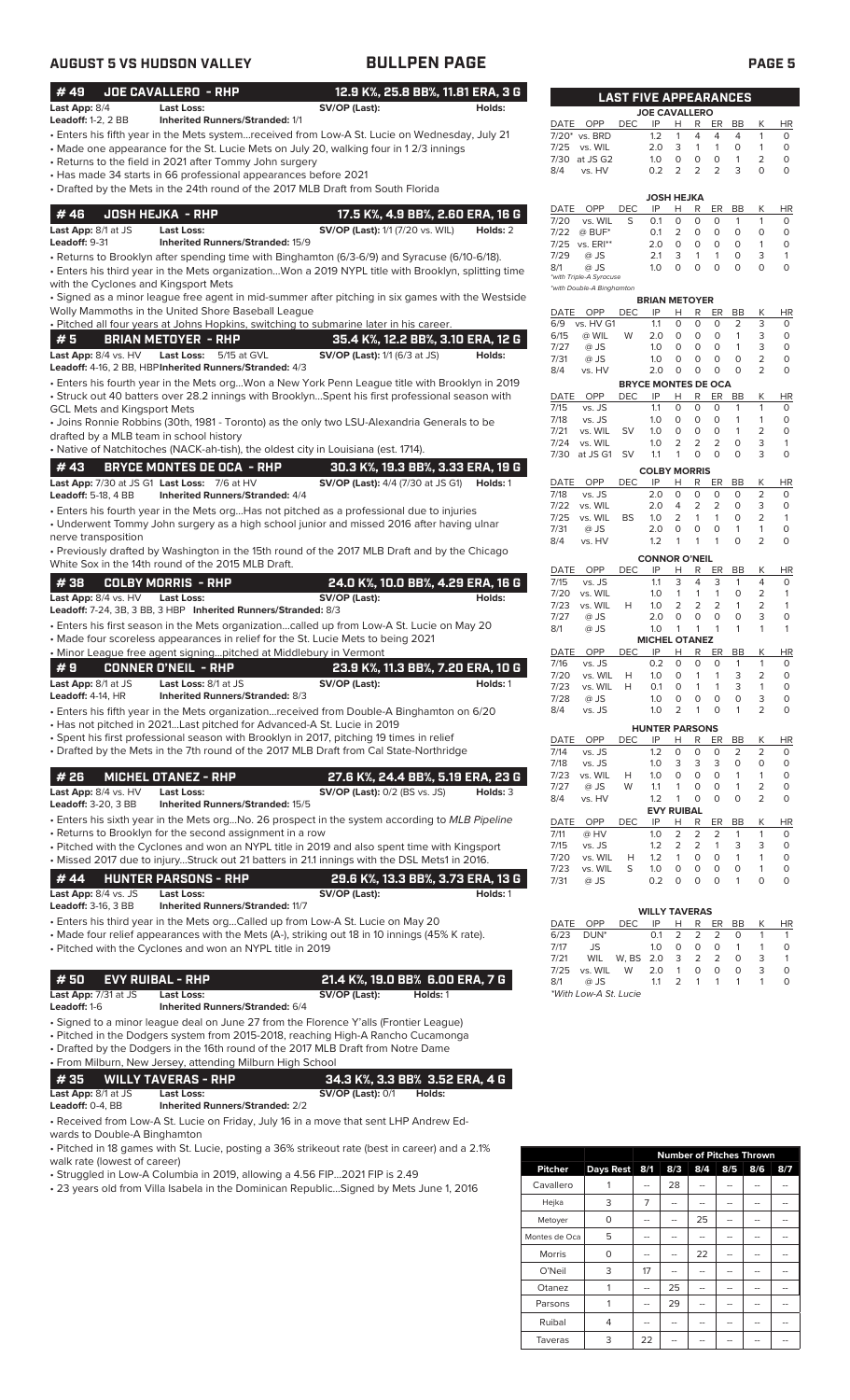| Most Hits, Game  4 (4x, last: Antoine Duplantis, Luis Gonzalez 7/22 vs. Wilmington) |
|-------------------------------------------------------------------------------------|
|                                                                                     |
|                                                                                     |
|                                                                                     |
|                                                                                     |
| Home Runs, Consecutive Games Three games (2x, last: Luke Ritter, 6/18-6/21)         |
|                                                                                     |
|                                                                                     |
|                                                                                     |
|                                                                                     |
|                                                                                     |
|                                                                                     |
|                                                                                     |
|                                                                                     |
| Most Extra-Base Hits, Game 3 (3x, Cody Bohanek, 6/15 at Wilmington)                 |
|                                                                                     |
| <b>TEAM BATTING HIGHS</b>                                                           |
|                                                                                     |
|                                                                                     |
|                                                                                     |

**INDIVIDUAL BATTING HIGHS**

| Most Double Plays Hit into, Game3 (5x, 7/7 at Hudson Valley - 10 innings) |  |
|---------------------------------------------------------------------------|--|

### **FIELDING**

Most Errors, Team, Game...............................................................................6 (5/7 at Asheville) Most Errors, Individual, Game....... 2 (7x, last: Ronny Mauricio, 7/30 at Jersey Shore G2) Most Double Plays Turned, Nine-Inning Game.......................... 3 (5/19 vs. Hudson Valley) Consecutive Errorless Games, Team...

### **STARTERS BY POSITION**

**C-** Alvarez (28), Uriarte (19), Mena (16), Senger (9), Gaddis (5)

**1B-** Genord (49), Vasquez (18), Ritter (5), Bohanek (4), Winaker (2)

**2B-** Ritter (37), Gonzalez (21), Walters (12), Fermin (4), Tiberi (1), Struble (1), McNeil (1), Bohanek (1)

**3B-** Baty (41), Bohanek (20), Tiberi (7), Fermin (7), Gonzalez (1), Peroza (1)

**SS-** Mauricio (63), Bohanek (5), Walters (4), Gonzalez (3), Fermin (3)

**LF-** Duplantis (34), Tiberi (12), Suozzi (9), Vasquez (7), Ashford (6), Bohanek (4), Baty (3), Winaker (1), Kleszcz (1), Struble (1)

**CF-** Duplantis (36), Hernandez (23), Mangum (8), Hernandez (8), Molina (6), Ota (2), Palmer (2), Ashford (1)

**RF-** Ashford (33), Struble (15), Molina (10), Kleszcz (6), Bohanek (5), Winaker (4), Hernandez (4), Ota (1)

**DH-** Alvarez (22), Mauricio (8), Genord (8), Vasquez (8), Baty (7), Ritter (4), Bohanek (3), Tiberi (3), Hernandez (3), Senger (2), Mena (2), Walters (2), Fermin (2), Mangum (1), Ashford (1), Peroza (1), Struble (1)

### **STARTERS BY BATTING ORDER**

**1st -** Duplantis (63), Bohanek (4), Struble (3), Tiberi (2), Mangum (2), Palmer (2), Ashford (1), McNeil (1)

**2nd -** Bohanek (18), Fermin (15), Mauricio (10), Duplantis (7), Ashford (6), Mangum (5), Winaker (4), Gonzalez (4), Tiberi (3), Struble (3), Walters (2), Alvarez (2), Ritter (1)

**3rd -** Mauricio (63), Baty (15)

**4th-** Baty (36), Alvarez (25), Ritter (9), Vasquez (6), Genord (2)

**5th-** Alvarez (24), Vasquez (16), Ritter (14), Bohanek (5), Genord (5), Senger (4), Ashford (4), Gonzalez (2), Ota (2), Fermin (1), Hernandez (1)

**6th-** Ritter (18), Genord (18), Ashford (11), Bohanek (7), Gonzalez (6), Hernandez (3), Senger (3), Mena (2), Winaker (2), Kleszcz (2), Fermin (1), Ota (1), Suozzi (1) Tiberi (1), Uriarte (1)

**7th-** Genord (24), Ashford (12), Gonzalez (6), Tiberi (5), Vasquez (4), Bohanek (4), Senger (3), Uriarte (3), Ritter (3), Hernandez (2), Kleszcz (2), Walters (2), Mena (2), Ashford (2), Suozzi (1), Winaker (1), Gaddis (1), Peroza (1)

**8th-** Tiberi (11), Hernandez (10), Genord (9), Uriarte (8), Mena (8), Vasquez (6), Walters (6), Gonzalez (4), Ashford (4), Gaddis (3), Bohanek (2), Suozzi (2), Kleszcz (2), Peroza (1), Senger (1), Molina (1), Struble (1)

**9th-** Molina (15), Hernandez (14), Struble (8), Walters (7), Uriarte (7), Mena (6), Suozzi (5), Bo-<br>banek (3), Gonzalez (3), Mangum (2), Kleszcz (2), Gaddis (2), Tiberi (1)

| hanek (3), Gonzalez (3), Mangum (2), Kleszcz (2), Gaddis (2), Tiberi (1) |                          |                 |            |             |                          |                   |  |  |  |  |
|--------------------------------------------------------------------------|--------------------------|-----------------|------------|-------------|--------------------------|-------------------|--|--|--|--|
|                                                                          | <b>CATCHERS STEALING</b> |                 |            |             | <b>MULTI-RUN INNINGS</b> |                   |  |  |  |  |
| Name                                                                     | CS                       | ATT             | <b>PCT</b> | <b>Runs</b> | Times                    | Last              |  |  |  |  |
| Alvarez                                                                  | 11                       | 39              | 28%        | 6           |                          | 8th, 7/11 at HV   |  |  |  |  |
| Gaddis                                                                   | O                        | 4               | 0%         | 5           | 6                        | 5th, 7/27 at JS   |  |  |  |  |
| Mena                                                                     | 3                        | 20              | 15%        | 4           |                          | 6th, 7/27 at JS   |  |  |  |  |
| Senger                                                                   | 2                        | 10 <sup>2</sup> | 20%        | 3           | 25                       | 3rd, 7/24 vs. WIL |  |  |  |  |
| Uriarte                                                                  | 11                       | 31              | 35%        | 2           | 45                       | 8th, 8/4 vs. HV   |  |  |  |  |
| Team                                                                     | 27                       | 106             | 25%        |             |                          |                   |  |  |  |  |

| .                                      |    |      |  |     |                        |  |  |                     |
|----------------------------------------|----|------|--|-----|------------------------|--|--|---------------------|
|                                        |    |      |  | 345 |                        |  |  | 6 7 8 9 10 + TOTALS |
| OPPONENTS 38 48 59 46 35 40 34 46 25 5 |    |      |  |     |                        |  |  | 362                 |
| <b>BKLYN</b>                           | 38 | 28 I |  |     | 38 42 35 43 29 48 18 6 |  |  | 325                 |

### **AUGUST 5 VS HUDSON VALLEY HIGH/LOW & CHARTS PAGE 6**

|  | INDIVIDUAL PITCHING HIGHS                                                   |
|--|-----------------------------------------------------------------------------|
|  |                                                                             |
|  |                                                                             |
|  | Most Home Runs Allowed, Game 4 (2x, Jose Butto, 6/6 at Jersey Shore)        |
|  |                                                                             |
|  | Most Strikeouts, Game, Reliever5 (3x, Michel Otanez, 6/26 vs. Jersey Shore) |
|  |                                                                             |
|  | Longest Winning Streak  3 games (2x, last: Justin Lasko, 7/17-present)      |
|  |                                                                             |
|  |                                                                             |
|  |                                                                             |
|  | Most Consecutive Scoreless Inn., Starter18.2 (Justin Lasko, 7/17-present)   |
|  |                                                                             |
|  |                                                                             |

| TEAM PITCHING HIGHS                                                          |  |
|------------------------------------------------------------------------------|--|
|                                                                              |  |
|                                                                              |  |
|                                                                              |  |
| Fewest Runs Allowed, Game  0 (3x, last: 7/30 at Jersey Shore G1 - 7 innings) |  |
|                                                                              |  |
|                                                                              |  |
|                                                                              |  |
|                                                                              |  |
|                                                                              |  |
|                                                                              |  |
| Most Strikeouts, Extra Innings  10 (2x, 7/7 at Hudson Valley - 10 innings)   |  |
|                                                                              |  |
|                                                                              |  |
|                                                                              |  |
|                                                                              |  |
| Most Pitchers Used, Extra Innings5 (5/23 vs. Hudson Valley - 12 innings)     |  |
|                                                                              |  |

|                   |               |                             | <b>TEAM MISCELLANEOUS</b>                                                      |  |  |
|-------------------|---------------|-----------------------------|--------------------------------------------------------------------------------|--|--|
|                   |               |                             |                                                                                |  |  |
|                   |               |                             | Longest Game, Time, Extra-Inning Game3:30 (6/23 vs. Jersey Shore - 10 innings) |  |  |
|                   |               |                             | Shortest Game, Time, Nine-Inning Game  2:20 (5/18 vs. Hudson Valley)           |  |  |
|                   |               |                             |                                                                                |  |  |
|                   |               |                             |                                                                                |  |  |
|                   |               |                             |                                                                                |  |  |
|                   |               |                             |                                                                                |  |  |
|                   |               |                             |                                                                                |  |  |
|                   |               |                             |                                                                                |  |  |
|                   |               |                             |                                                                                |  |  |
|                   |               |                             |                                                                                |  |  |
|                   |               |                             |                                                                                |  |  |
|                   |               |                             |                                                                                |  |  |
|                   |               |                             |                                                                                |  |  |
|                   |               | <b>OUTFIELD ASSISTS [9]</b> | <b>RECORD BREAKDOWN</b>                                                        |  |  |
| <b>NAME</b>       | <b>TOTAL</b>  | (LAST)                      |                                                                                |  |  |
| <b>Duplantis</b>  |               | 5/13 at GVL                 |                                                                                |  |  |
| Ashford           | $\frac{4}{3}$ | 7/23 vs. WIL                |                                                                                |  |  |
| Molina<br>Winaker |               | 5/21 vs. HV<br>5/6 at ASH   |                                                                                |  |  |
| <b>Bohanek</b>    |               | 7/6 at HV                   |                                                                                |  |  |

| UNIFORM RECORDS          |           |
|--------------------------|-----------|
| <b>Home White</b>        | $7 - 4$   |
| <b>Road Gray</b>         | $13 - 27$ |
|                          |           |
| <b>Championship Gold</b> | $7-12$    |
| <b>Coney Island</b>      | $0 - 2$   |
| Los Jefes                | $1 - 0$   |
|                          |           |
|                          |           |
|                          |           |
|                          |           |
|                          |           |
|                          |           |
|                          |           |
|                          |           |
|                          |           |
|                          |           |
|                          |           |
|                          |           |
|                          |           |

**Name Umpire Date** Joe GenordDylan Bradley 7/9 at HV Ed Blankmeyer Joe Belangia 7/11 at HV

**EJECTIONS**

| Non Quality Start 23-43       |  |
|-------------------------------|--|
|                               |  |
|                               |  |
|                               |  |
| Score 4 or More Runs 26-13    |  |
|                               |  |
|                               |  |
| Do Not Allow a Home Run 16-15 |  |
| Hit More Home Runs 16-8       |  |
| Opponent Hits More HRs3-20    |  |
|                               |  |
|                               |  |
|                               |  |
|                               |  |
|                               |  |
|                               |  |
|                               |  |
|                               |  |
| Opponent Scores First9-32     |  |
|                               |  |
|                               |  |
|                               |  |
|                               |  |
|                               |  |
|                               |  |
|                               |  |
| Last Game of Series  5-7      |  |
|                               |  |
|                               |  |
|                               |  |
|                               |  |
|                               |  |
|                               |  |

| <b>MISC. WINS</b>                        |
|------------------------------------------|
| Come from Behind Wins .11 (7/20 vs. WIL) |
| Wins in Last At-Bat 5 (7/25 vs. WIL)     |
| Walk-off Wins 3 (7/25 vs. WIL)           |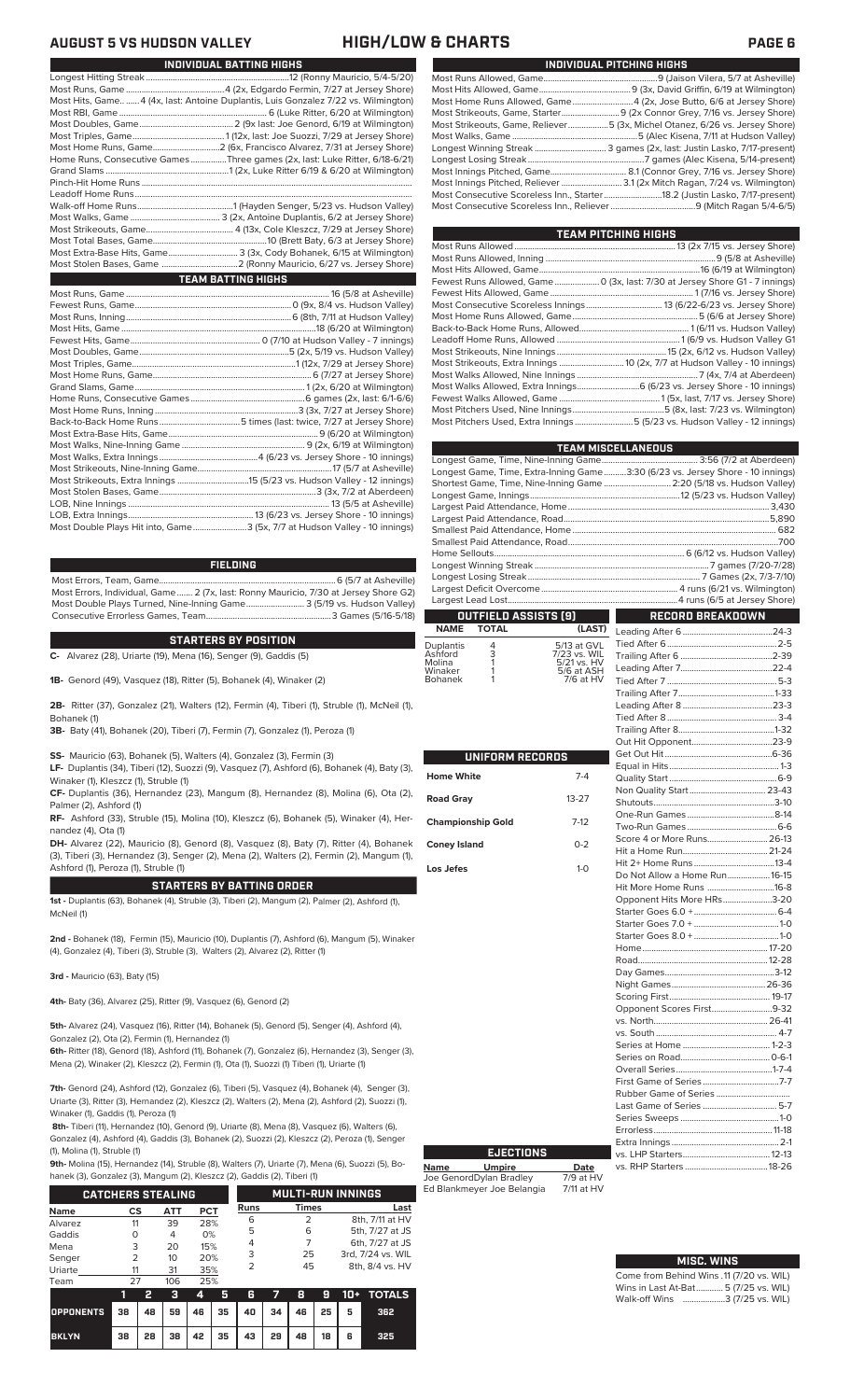## **AUGUST 5 VS HUDSON VALLEY GAME BY GAME RESULTS PAGE 7**

|             | <b>GAME-BY-GAME RESULTS</b> |                      |                |           |           |                   |         |                                                                         |                               |                             |             |                   |
|-------------|-----------------------------|----------------------|----------------|-----------|-----------|-------------------|---------|-------------------------------------------------------------------------|-------------------------------|-----------------------------|-------------|-------------------|
| <b>DATE</b> | GM#                         | OPPONENT             | W-L/TIME SCORE |           | RECORD    | POSITION          | GA/GB   | <b>WINNING PITCHER</b>                                                  | <b>LOSING PITCHER</b>         | <b>SAVE</b>                 | <b>TIME</b> | <b>ATTENDANCE</b> |
| 5/4         | $\mathbf{1}$                | at Asheville         | W              | $8 - 2$   | $1 - 0$   | T <sub>1st</sub>  | $+1$    | Josh Walker (1-0)                                                       | Blair Henley (0-1)            |                             | 3:16        | 1,200             |
| 5/5         | 2                           | at Asheville         | L              | $6-1$     | $1 - 1$   | T <sub>2</sub> nd | $-1$    | Chandler Casey (1-0)                                                    | Jose Butto (1-0)              |                             | 3:26        | 1,200             |
| 5/6         | 3                           | at Asheville         | L              | $11 - 4$  | $1 - 2$   | T3rd              | $-2$    | Matt Ruppenthal (1-0)                                                   | Oscar Rojas (0-1)             |                             | 3:10        | 1,200             |
| 5/7         | 4                           | at Asheville         | L              | $13 - 7$  | $1 - 3$   | T3rd              | $-3$    | R.J. Freure (1-0)                                                       | Jaison Vilera (0-1)           |                             | 3:44        | 1,200             |
| 5/8         | 5                           | at Asheville         | W              | $16-12$   | $2 - 3$   | T3rd              | $-3$    | Alec Kisena (1-0)                                                       | Juan Pablo Lopez (1-0)        |                             | 3:52        | 1,200             |
| 5/9         |                             | at Asheville         |                |           |           |                   |         | Cancelled due to non-COVID-related illness                              |                               |                             |             |                   |
| 5/10        |                             | OFF DAY              |                |           |           |                   |         |                                                                         |                               |                             |             |                   |
| 5/11        | 6                           | at Greenville        | W              | $6-1$     | $3 - 3$   | 2nd               | $-2.5$  | Josh Walker (2-0)                                                       | Jay Groome (0-2)              |                             | 3:00        | 1,995             |
| 5/12        | 7                           | at Greenville        | W              | $3-2$     | $4 - 3$   | 2 <sub>nd</sub>   | $-1.5$  | Brian Metoyer (1-0)                                                     | Yusniel Padron-Artilles (0-2) | Mitch Ragan (1)             | 3:14        | 1,819             |
| 5/13        | 8                           | at Greenville        | L              | $8 - 2$   | $4 - 4$   | 2 <sub>nd</sub>   | $-2.5$  | Chris Murphy (1-1)                                                      | Oscar Rojas (0-2)             |                             | 3:21        | 2,485             |
| 5/14        | 9                           | at Greenville        | L              | $5-1$     | $4 - 5$   | 4th               | $-2.5$  | Brayan Bello (2-0)                                                      | Alec Kisena (1-1)             |                             | 2:54        | 2,732             |
| 5/15        | 10                          | at Greenville        | L              | $8 - 4$   | $4-6$     | 4th               | $-3.5$  | Yorvin Pantoja (1-0)                                                    | Brian Metoyer (1-1)           |                             | 2:52        | 2,883             |
| 5/16        | 11                          | at Greenville        | L              | $10 - 9$  | $4 - 7$   | 4th               | $-3.5$  | Jake Wallace (1-0)                                                      | Eric Orze (0-1)               |                             | 3:09        | 2,818             |
| 5/17        |                             | OFF DAY              |                |           |           |                   |         |                                                                         |                               |                             |             |                   |
| 5/18        | 12                          | <b>Hudson Valley</b> | L              | $4 - 3$   | $4 - 8$   | 5th               | $-4.5$  | Zach Greene (1-1)                                                       | Andrew Edwards (0-1)          |                             | 2:29        | 1,315             |
| 5/19        | 13                          | <b>Hudson Valley</b> | W              | 14-0      | $5-8$     | 5th               | $-3.5$  | Allan Winans (1-0)                                                      | Jhony Brito (0-1)             |                             | 3:01        | 810               |
|             |                             |                      |                |           |           |                   |         |                                                                         |                               |                             |             |                   |
| 5/20        | 14                          | <b>Hudson Valley</b> | L              | $6-1$     | $5-9$     | 5th               | $-3.5$  | Luis Medina (2-0)                                                       | Jaison Vilera (0-2)           |                             | 2:42        | 682               |
| 5/21        | 15                          | <b>Hudson Valley</b> | W              | 4-1       | $6-9$     | 5th               | $-3.5$  | Josh Walker (3-0)                                                       | Josh Maciejewski (2-1)        | Eric Orze (1)               | 2:33        | 998               |
| 5/22        | 16                          | <b>Hudson Valley</b> | L              | $5-3$     | $6-10$    | 5th               | -4.5    | Ken Waldichuk (1-0)                                                     | Cam Opp (0-1)                 |                             | 3:14        | 1,624             |
| 5/23        | 17                          | <b>Hudson Valley</b> | W              | $6-5(12)$ | $7 - 10$  | 5th               | $-3.5$  | Josh Hejka (1-0)                                                        | Zach Greene (1-2)             |                             | 3:24        | 1,261             |
| 5/24        |                             | OFF DAY              |                |           |           |                   |         |                                                                         |                               |                             |             |                   |
| 5/25        | 18                          | Aberdeen             | L              | $8-1$     | $7 - 11$  | 5th               | -4.5    | Drew Rom (2-0)                                                          | Oscar Rojas (0-3)             |                             | 2:52        | 861               |
| 5/26        | 19                          | Aberdeen             |                |           |           |                   |         | 5/26 game postponed due to rain, makeup scheduled for doubleheader 5/27 |                               |                             |             |                   |
| 5/27        | 19                          | Aberdeen             | L              | $6-2(7)$  | $7-12$    | 5th               | $-5.5$  | Grayson Rodriguez (3-0)                                                 | Jaison Vilera (0-3)           |                             | 2:14        |                   |
|             | 20                          | Aberdeen             | L              | $10-1(7)$ | $7-13$    | 5th               | -6.5    | Morgan McSweeney (2-0)                                                  | Cam Opp (0-2)                 |                             | 2:37        | 926               |
| 5/28        | 21                          | Aberdeen             |                |           |           |                   |         | 5/28 game postponed due to rain, makeup scheduled for doubleheader 8/25 |                               |                             |             |                   |
| 5/29        | 21                          | Aberdeen             | L              | $4-1$     | $7 - 14$  | 5th               | $-7.5$  | <b>Garrett Stallings (3-1)</b>                                          | Alec Kisena (1-2)             | <b>Connor Gillispie (1)</b> | 2:52        | 1,509             |
| 5/30        | 22                          | Aberdeen             |                |           |           |                   |         | 5/30 game posted to a later date to be determined                       |                               |                             |             |                   |
| 5/31        |                             | OFF DAY              |                |           |           |                   |         |                                                                         |                               |                             |             |                   |
|             |                             |                      |                |           |           |                   |         | MAY [7-14]                                                              |                               |                             |             |                   |
| 6/1         | 22                          | at Jersey Shore      | W              | $11 - 5$  | $8-14$    | T4th              | $-7.5$  | Jose Butto (1-1)                                                        | Josh Hendrickson (0-1)        |                             | 3:03        | 2,077             |
| 6/2         | 23                          | at Jersey Shore      | L              | $4-1$     | $8 - 15$  | 5th               | $-8.5$  | Carlo Reyes (1-0)                                                       | Justin Lasko (0-1)            | Blake Brown (1)             | 2:44        | 1,591             |
| 6/3         | 24                          | at Jersey Shore      | W              | $6 - 4$   | $9-15$    | 4th               | $-8.5$  | Bryce Montes de Oca (1-0)                                               | Jack Perkins (0-1)            | Brian Metoyer (1)           | 3:15        | 1,473             |
| 6/4         | 25                          | at Jersey Shore      | L              | $5-4(7)$  | $9-16$    | 5th               | $-9.0$  | Aneurys Zabala (2-2)                                                    | Allan Winans (1-1)            |                             | 2:12        | 2,399             |
| 6/5         | 26                          | at Jersey Shore      | L              | $5 - 4$   | $9 - 17$  | 5th               | $-9.0$  | Mike Adams (1-1)                                                        | Mitch Ragan (0-1)             |                             | 2:36        | 2,122             |
| 6/6         | 27                          | at Jersey Shore      | L              | $11-6$    | $9-18$    | 5th               | $-9.5$  | Nick Lackney (1-0)                                                      | Jose Butto (1-2)              |                             | 3:31        | 2,041             |
| 6/7         |                             | OFF DAY              |                |           |           |                   |         |                                                                         |                               |                             |             |                   |
| 6/9         | 28                          | <b>Hudson Valley</b> | L              | $3-2(7)$  | 9-19      | 5th               | $-10.5$ | Tanner Myatt (1-0)                                                      | Justin Lasko (0-2)            | Justin Wilson (1)           | 2:22        |                   |
|             | 29                          | <b>Hudson Valley</b> | W              | $5-3(7)$  | 10-19     | 5th               | $-9.5$  | Eric Orze (1-1)                                                         | Luis Medina (2-1)             | Bryce Montes de Oca (1)     | 2:02        | 1,211             |
| 6/10        | 30                          | <b>Hudson Valley</b> | L.             | $1-0$     | $10 - 20$ | 5th               | $-9.5$  | <b>Barrett Loseke (2-1)</b>                                             | Cam Opp (0-3)                 | Zach Greene (1)             | 2:37        | 1,396             |
| 6/11        | 31                          | <b>Hudson Valley</b> | L              | 8-0       | $10 - 21$ | 5th               | $-9.5$  | Ken Waldichuk (2-0)                                                     | Jaison Vilera (0-4)           |                             | 3:06        | 1,597             |
| 6/12        | 32                          | <b>Hudson Valley</b> | L              | $5-4$     | $10 - 22$ | 5th               | $-9.5$  | Nelson Alvarez (2-0)                                                    | Bryce Montes de Oca (1-1)     | Justin Wilson (2)           | 3:22        | 2,194             |
| 6/13        | 33                          | <b>Hudson Valley</b> | L              | 5-0       | $10 - 23$ | 5th               | $-9.5$  | Hayden Wesneski (1-1)                                                   | Allan Winans (1-2)            |                             | 2:50        | 1,749             |
| 6/14        |                             | OFF DAY              |                |           |           |                   |         |                                                                         |                               |                             |             |                   |
| 6/15        | 34                          | at Wilmington        | W              | $3-1$     | $11 - 23$ | 5th               | $-8.5$  | Brian Metoyer (2-1)                                                     | Zach Brzykcy (2-1)            | Andrew Edwards (1)          | 2:21        | 1,188             |
| 6/16        | 35                          | at Wilmington        | L              | $5 - 2$   | $11 - 24$ | 5th               | $-9.5$  | Amos Willingham (1-0)                                                   | Eric Orze (1-2)               | Reid Schaller (3)           | 2:51        | 700               |
| 6/17        | 36                          | at Wilmington        | L              | $8 - 4$   | $11 - 25$ | 5th               | $-10.5$ | Joan Adon (3-1)                                                         | Alec Kisena (1-3)             |                             | 2:54        | 1,009             |
| 6/18        | 37                          | at Wilmington        | W              | $7-5$     | $12 - 25$ | 5th               | $-10$   | Mitch Ragan (1-1)                                                       | Reid Schaller (1-1)           |                             | 2:52        | 2,565             |
| 6/19        | 38                          | at Wilmington        |                | $9 - 8$   | 12-26     | 5th               | $-11$   | Christian Vann (2-0)                                                    |                               |                             | 3:26        |                   |
|             |                             |                      | L              |           |           |                   |         |                                                                         | Andrew Edwards (0-2)          |                             |             | 1,899             |
| 6/20        | 39                          | at Wilmington        | W              | $13-1$    | 13-26     | 5th               | $-11$   | Justin Lasko (1-2)                                                      | Alfonso Hernanndez (0-1)      |                             | 2:44        | 2,722             |
| 6/21        |                             | OFF DAY              |                |           |           |                   |         |                                                                         |                               |                             |             |                   |
| 6/22        | 40                          | <b>Jersey Shore</b>  | L              | $7-5$     | 13-27     | 5th               | $-12$   | Manuel Silva (1-0)                                                      | Jaison Vilera (0-5)           | Aneurys Zabala (3)          | 3:01        | 2,307             |
| 6/23        | 41                          | <b>Jersey Shore</b>  | W              | $3-2(10)$ | 14-27     | 5th               | $-12$   | Mitch Ragan (2-1)                                                       | Andrew Brown (2-2)            |                             | 3:30        | 1,595             |
| 6/24        | 42                          | <b>Jersey Shore</b>  | L.             | $3-0$     | 14-28     | 5th               | $-13$   | Kevin Gowdy (2-3)                                                       | Jose Butto (1-3)              | Blake Brown (2)             | 2:52        | 1,906             |
| 6/25        | 43                          | <b>Jersey Shore</b>  | W              | $7-2$     | 15-28     | 5th               | $-13$   | Cam Opp (1-3)                                                           | Jonathan Hughes (2-3)         |                             | 2:44        | 2,194             |
| 6/26        | 44                          | <b>Jersey Shore</b>  | W              | $8 - 5$   | 16-28     | 5th               | $-13$   | <b>Michel Otanez (1-0)</b>                                              | Mark Potter (0-2)             |                             | 3:13        | 2,363             |
| 6/27        | 45                          | <b>Jersey Shore</b>  | L.             | $3-0$     | 16-29     | 5th               | $-13$   | Dominic Pipkin (2-0)                                                    | Justin Lasko (1-3)            | Blake Brown (3)             | 2:43        | 2,253             |
| 6/28        |                             | OFF DAY              |                |           |           |                   |         |                                                                         |                               |                             |             |                   |
| 6/29        | 46                          | at Aberdeen          | L              | $7-3$     | 16-30     | 5th               | $-14$   | Garrett Stallings (4-3)                                                 | Alec Kisena (1-4)             | Garrett Farmer (4)          | 2:40        | 1,347             |
| 6/30        | 47                          | at Aberdeen          | L              | $2-1(7)$  | 16-31     | 5th               | $-14.5$ | Clayton McGinness (1-1)                                                 | Jose Butto (1-4)              | Logan Gillaspie (1)         | 1:53        |                   |
|             | 48                          | at Aberdeen          | W              | $7-6(7)$  | $17 - 31$ | 5th               | $-14.5$ | Jaison Vilera (1-5)                                                     | Kade Strowd (0-2)             | Mitch Ragan (2)             | 2:31        | 2,405             |
|             |                             |                      |                |           |           |                   |         | <b>JUNE (10-17)</b>                                                     |                               |                             |             |                   |
| 7/1         | 49                          | at Aberdeen          | L              | $2-0(6)$  | 17-32     | 5th               | $-15$   | Drew Rom (5-0)                                                          | Cam (1-4)                     |                             | 1:50        | 1,077             |
| 7/2         | 50                          | at Aberdeen          | W              | $6 - 5$   | 18-32     | 5th               | $-14$   | Colby Morris (1-0)                                                      | Connor Gillispie (4-4)        | Bryce Montes de Oca (2)     | 3:56        | 2,004             |

| .    | ╌  | <u>ulmuciucii</u> |           | 20(0)     | 17 J Z | ◡   | $\overline{\phantom{0}}$ | $U = VV$ $\cup$ $U = VV$                                    | ידיוויט ט                 |                         | $\sim$ | $\cdot$ . $\circ$ |
|------|----|-------------------|-----------|-----------|--------|-----|--------------------------|-------------------------------------------------------------|---------------------------|-------------------------|--------|-------------------|
| 7/2  | 50 | at Aberdeen       | W         | $6 - 5$   | 18-32  | 5th | $-14$                    | Colby Morris (1-0)                                          | Connor Gillispie (4-4)    | Bryce Montes de Oca (2) | 3:56   | 2,004             |
| 7/3  | 51 | at Aberdeen       |           | $4-3$     | 18-33  | 5th | $-14.5$                  | Xavier Moore (1-0)                                          | Mitch Ragan (2-2)         |                         | 3:00   | 4,668             |
| 7/4  | 52 | at Aberdeen       |           | $7 - 2$   | 18-34  | 5th | $-15.5$                  | Garrett Stallings (5-3)                                     | Alec Kisena (1-5)         |                         | 2:31   | 3,001             |
| 7/5  |    | OFF DAY           |           |           |        |     |                          |                                                             |                           |                         |        |                   |
| 7/6  | 53 | at Hudson Valley  |           | $9 - 7$   | 18-35  | 5th | $-16.5$                  | Charlie Ruegger (4-4)                                       | Bryce Montes de Oca (1-2) | Derek Craft (2)         | 3:15   | 1,687             |
| 7/7  | 54 | at Hudson Valley  |           | $3-2(10)$ | 18-36  | 5th | $-17.5$                  | Barrett Loseke (3-1)                                        | Josh Heika (1-1)          |                         | 2:55   | 2,688             |
| 7/8  | 55 | at Hudson Valley  | 7:05 p.m. |           |        |     |                          | Game postponed due to rain, doubleheader scheduled for 7/10 |                           |                         |        |                   |
| 7/9  | 55 | at Hudson Valley  |           | $6 - 4$   | 18-37  | 5th | $-18.5$                  | Jhony Brito (3-3)                                           | Cam Opp (1-5)             |                         | 3:06   | 3,896             |
| 7/10 | 56 | at Hudson Valley  |           | $7-1(7)$  | 18-38  | 5th | $-19.5$                  | Mitch Spence (3-1)                                          | Connor Grey (0-1)         |                         | 2:22   |                   |
|      | 57 | at Hudson Valley  |           | $5-0(7)$  | 18-39  | 5th | $-20.5$                  | Nick Ernst (4-0)                                            | Justin Lasko (1-4)        |                         | 2:03   | 3,111             |
| 7/11 | 58 | at Hudson Valley  | W         | $10-3$    | 19-39  | 5th | $-19.5$                  | Josh Hejka (2-1)                                            | Shawn Semple (3-1)        |                         | 3:20   | 2,892             |
|      |    |                   |           |           |        |     |                          |                                                             |                           |                         |        |                   |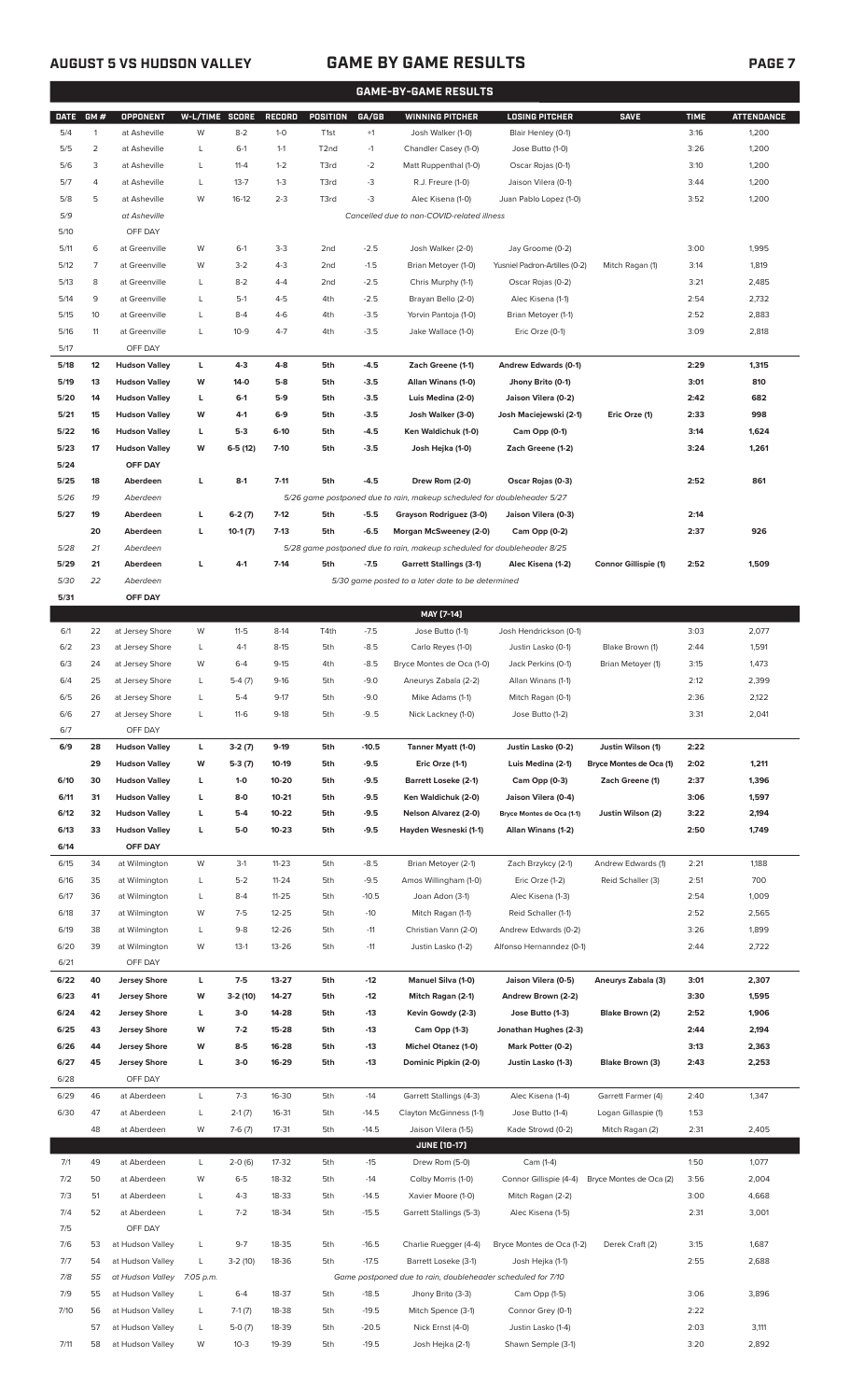# **AUGUST 5 VS HUDSON VALLEY GAME-BY-GAME PAGE 8**

|      | DATE GM # | OPPONENT             | W-L/TIME SCORE |          | RECORD | POSITION | GA/GB   | <b>WINNING PITCHER</b>                                      | <b>LOSING PITCHER</b>        | <b>SAVE</b>             | <b>TIME</b> | <b>ATTENDANCE</b> |
|------|-----------|----------------------|----------------|----------|--------|----------|---------|-------------------------------------------------------------|------------------------------|-------------------------|-------------|-------------------|
| 7/12 |           | OFF DAY              |                |          |        |          |         |                                                             |                              |                         |             |                   |
| 7/13 | 59        | <b>Jersey Shore</b>  | W              | $1-0$    | 20-39  | 5th      | $-19.5$ | Michel Otanez (2-0)                                         | Blake Brown (0-1)            |                         | 2:34        | 2,681             |
| 7/14 | 60        | <b>Jersey Shore</b>  | L              | $3-2$    | 20-40  | 5th      | $-19.5$ | Carlo Reyes (2-1)                                           | Andrew Edwards (0-3)         |                         | 3:13        | 1,898             |
| 7/15 | 61        | <b>Jersey Shore</b>  | Г              | $13-3$   | 20-41  | 5th      | -19     | Dominic Popkin (4-1)                                        | Cam Opp (1-6)                | Aiden Anderson (2)      | 3:24        | 1,595             |
| 7/16 | 62        | <b>Jersey Shore</b>  | W              | $6-1$    | 21-41  | 5th      | -19     | Connor Grey (1-1)                                           | Tom Sutera (0-1)             |                         | 2:50        | 1,949             |
| 7/17 | 63        | <b>Jersey Shore</b>  | W              | $6-1$    | 22-41  | 5th      | $-19$   | Justin Lasko (2-4)                                          | Kevin Gowdy (3-5)            |                         | 2:56        | 2,422             |
| 7/18 | 64        | <b>Jersey Shore</b>  | L              | $7-1$    | 22-42  | 5th      | -20     | Carlo Reyes (3-1)                                           | Alec Kisena (1-6)            | Tyler Burch (3)         | 2:52        | 1,570             |
| 7/19 |           | OFF DAY              |                |          |        |          |         |                                                             |                              |                         |             |                   |
|      |           |                      |                |          |        |          |         |                                                             |                              |                         |             |                   |
| 7/20 | 65        | Wilmington           | W              | 8-6      | 23-42  | 5th      | -20     | Jaison Vilera (2-5)                                         | Evan Lee (1-3)               | Hejka                   | 3:18        | 1,086             |
| 7/21 | 66        | Wilmington           | W              | $5-3$    | 24-42  | 5th      | -20     | Willy Taveras (1-0)                                         | Kyle Hinton (0-1)            | Bryce Montes de Oca (3) | 2:53        | 1,456             |
| 7/22 | 67        | Wilmington           | W              | $10-2$   | 25-42  | 5th      | -20     | Justin Lasko (3-4)                                          | Alex Troop (4-4)             |                         | 3:00        | 3,430             |
| 7/23 | 68        | Wilmington           | W              | $5-4$    | 26-42  | 5th      | $-19$   | J.T. Ginn (1-0)                                             | <b>Mitchell Parker (0-1)</b> |                         |             |                   |
| 7/24 | 69        | Wilmington           | W              | $8-3$    | 27-42  | 5th      | $-18$   | Mitch Ragan (1-0)                                           | Joan Udon (3-4)              |                         | 3:12        | 2,924             |
| 7/25 | 70        | Wilmington           | W              | $5-4$    | 28-42  | 5th      | $-18$   | <b>Willy Taveras (2-0)</b>                                  | Kyle Hinton (0-2)            |                         | 3:12        | 1,703             |
| 7/26 |           | OFF DAY              |                |          |        |          |         |                                                             |                              |                         |             |                   |
| 7/27 | 71        | at Jersey Shore      | W              | $14-5$   | 29-42  | 5th      | $-17$   | Hunter Parsons (1-0)                                        | Jonathan Hughes (3-5)        |                         | 3:04        | 3,270             |
| 7/28 | 72        | at Jersey Shore      | L              | $3-1$    | 29-43  | 5th      | $-17$   | Jhordany Mezquita (2-5)                                     | Cam Opp (1-7)                | Tyler Burch (4)         | 3:04        | 2,590             |
|      |           |                      |                |          |        |          |         |                                                             |                              |                         |             |                   |
| 7/29 | 73        | at Jersey Shore      |                |          |        |          |         | Game postponed due to rain, doubleheader scheduled for 7/30 |                              |                         |             |                   |
| 7/30 | 73        | at Jersey Shore      | W              | $4-0(7)$ | 30-43  | 5th      | $-17.5$ | Justin Lasko (4-4)                                          | Dominic Pipkin (4-2)         | Bryce Montes de Oca (4) | 2:20        |                   |
| 7/30 | 74        | at Jersey Shore      | L              | $3-0(7)$ | 30-44  | 5th      | $-17$   | Ethan Lindow (3-4)                                          | J.T. Ginn (1-1)              |                         | 1:46        | 5,890             |
| 7/31 | 75        | at Jersey Shore      | L              | $4 - 3$  | 30-45  | 5th      | $-18$   | Victor Vargas (1-0)                                         | Alec Kisena (1-7)            | Manuel Silva (2)        | 2:49        | 4,044             |
|      |           |                      |                |          |        |          |         | <b>JULY [13-14]</b>                                         |                              |                         |             |                   |
| 8/1  | 76        | at Jersey Shore      | L              | $4 - 3$  | 30-46  | 5th      | $-19$   | Tom Sutera (2-2)                                            | Conner O'Neil (0-1)          | Blake Brown (5)         | 2:42        | 2,535             |
| 8/2  |           | OFF DAY              |                |          |        |          |         |                                                             |                              |                         |             |                   |
| 8/3  | 77        | <b>Hudson Valley</b> | L              | $5-0$    | 30-47  | 5th      | $-20$   | Randy Vasquez (2-0)                                         | Jaison Vilera (2-6)          |                         | 3:01        | 1,253             |
|      |           |                      |                |          |        |          |         |                                                             |                              |                         |             |                   |
| 8/4  | 78        | <b>Hudson Valley</b> | г              | $3 - 2$  | 30-48  | 5th      | $-21$   | Mitch Spence (4-2)                                          | Cam Opp (1-8)                | Derek Craft (4)         | 2:58        | 2,611             |
| 8/5  | 79        | <b>Hudson Valley</b> | 7:00 p.m.      |          |        |          |         |                                                             |                              |                         |             |                   |
| 8/6  | 80        | <b>Hudson Valley</b> | 7:00 p.m.      |          |        |          |         |                                                             |                              |                         |             |                   |
| 8/7  | 81        | <b>Hudson Valley</b> | 6:00 p.m.      |          |        |          |         |                                                             |                              |                         |             |                   |
| 8/8  | 82        | <b>Hudson Valley</b> | 4:00 p.m.      |          |        |          |         |                                                             |                              |                         |             |                   |
| 8/9  |           | OFF DAY              |                |          |        |          |         |                                                             |                              |                         |             |                   |
| 8/10 | 83        | at Wilmington        | 7:05 p.m.      |          |        |          |         |                                                             |                              |                         |             |                   |
| 8/11 | 84        | at Wilmington        | 7:05 p.m.      |          |        |          |         |                                                             |                              |                         |             |                   |
|      |           |                      |                |          |        |          |         |                                                             |                              |                         |             |                   |
| 8/12 | 85        | at Wilmington        | 7:05 p.m.      |          |        |          |         |                                                             |                              |                         |             |                   |
| 8/13 | 86        | at Wilmington        | 7:05 p.m.      |          |        |          |         |                                                             |                              |                         |             |                   |
| 8/14 | 87        | at Wilmington        | 6:05 p.m.      |          |        |          |         |                                                             |                              |                         |             |                   |
| 8/15 | 88        | at Wilmington        | 1:05 p.m.      |          |        |          |         |                                                             |                              |                         |             |                   |
| 8/16 |           | OFF DAY              |                |          |        |          |         |                                                             |                              |                         |             |                   |
| 8/17 | 89        | at Hudson Valley     | 7:05 p.m.      |          |        |          |         |                                                             |                              |                         |             |                   |
| 8/18 | 90        | at Hudson Valley     | 7:05 p.m.      |          |        |          |         |                                                             |                              |                         |             |                   |
|      |           |                      |                |          |        |          |         |                                                             |                              |                         |             |                   |
| 8/19 | 91        | at Hudson Valley     | 7:05 p.m.      |          |        |          |         |                                                             |                              |                         |             |                   |
| 8/20 | 92        | at Hudson Valley     | 7:05 p.m.      |          |        |          |         |                                                             |                              |                         |             |                   |
| 8/21 | 93        | at Hudson Valley     | 6:05 p.m.      |          |        |          |         |                                                             |                              |                         |             |                   |
| 8/22 | 94        | at Hudson Valley     | 4:35 p.m.      |          |        |          |         |                                                             |                              |                         |             |                   |
| 8/23 |           | OFF DAY              |                |          |        |          |         |                                                             |                              |                         |             |                   |
| 8/24 | 95        | Aberdeen             | 7:00 p.m.      |          |        |          |         |                                                             |                              |                         |             |                   |
| 8/25 | 96        | Aberdeen             | 5:00 p.m.      |          |        |          |         |                                                             |                              |                         |             |                   |
|      | 97        | Aberdeen             | DH             |          |        |          |         |                                                             |                              |                         |             |                   |
| 8/26 | 98        | Aberdeen             | 7:00 p.m.      |          |        |          |         |                                                             |                              |                         |             |                   |
|      |           |                      |                |          |        |          |         |                                                             |                              |                         |             |                   |
| 8/27 | 99        | Aberdeen             | 7:00 p.m.      |          |        |          |         |                                                             |                              |                         |             |                   |
| 8/28 | 100       | Aberdeen             | 6:00 p.m.      |          |        |          |         |                                                             |                              |                         |             |                   |
| 8/29 | 101       | Aberdeen             | 4:00 p.m.      |          |        |          |         |                                                             |                              |                         |             |                   |
| 8/30 |           | OFF DAY              |                |          |        |          |         |                                                             |                              |                         |             |                   |
| 8/31 | 102       | Wilmington           | 6:30 p.m.      |          |        |          |         |                                                             |                              |                         |             |                   |
|      |           |                      |                |          |        |          |         | AUGUST (0-1)                                                |                              |                         |             |                   |
| 9/1  | 103       | Wilmington           | 7:00 p.m.      |          |        |          |         |                                                             |                              |                         |             |                   |
| 9/2  | 104       | Wilmington           | 7:00 p.m.      |          |        |          |         |                                                             |                              |                         |             |                   |
|      |           |                      |                |          |        |          |         |                                                             |                              |                         |             |                   |
| 9/3  | 105       | Wilmington           | 7:00 p.m.      |          |        |          |         |                                                             |                              |                         |             |                   |
| 9/4  | 106       | Wilmington           | 6:00 p.m.      |          |        |          |         |                                                             |                              |                         |             |                   |
| 9/5  | 107       | Wilmington           | 4:00 p.m.      |          |        |          |         |                                                             |                              |                         |             |                   |
| 9/6  |           | OFF DAY              |                |          |        |          |         |                                                             |                              |                         |             |                   |
| 9/7  | 108       | at Hudson Valley     | 7:05 p.m.      |          |        |          |         |                                                             |                              |                         |             |                   |
| 9/8  | 109       | at Hudson Valley     | 7:05 p.m.      |          |        |          |         |                                                             |                              |                         |             |                   |
| 9/9  | 110       | at Hudson Valley     | 7:05 p.m.      |          |        |          |         |                                                             |                              |                         |             |                   |
| 9/10 | 111       | at Hudson Valley     | 7:05 p.m.      |          |        |          |         |                                                             |                              |                         |             |                   |
|      |           |                      |                |          |        |          |         |                                                             |                              |                         |             |                   |
| 9/11 | 112       | at Hudson Valley     | 6:05 p.m.      |          |        |          |         |                                                             |                              |                         |             |                   |
| 9/12 | 113       | at Hudson Valley     | 4:35 p.m.      |          |        |          |         |                                                             |                              |                         |             |                   |
| 9/13 |           | OFF DAY              |                |          |        |          |         |                                                             |                              |                         |             |                   |
| 9/14 | 114       | <b>Jersey Shore</b>  | 7:00 p.m.      |          |        |          |         |                                                             |                              |                         |             |                   |
| 9/15 | 115       | <b>Jersey Shore</b>  | 7:00 p.m.      |          |        |          |         |                                                             |                              |                         |             |                   |
| 9/16 | 116       | <b>Jersey Shore</b>  | 7:00 p.m.      |          |        |          |         |                                                             |                              |                         |             |                   |
| 9/17 | 117       | <b>Jersey Shore</b>  | 7:00 p.m.      |          |        |          |         |                                                             |                              |                         |             |                   |
| 9/18 | 118       | <b>Jersey Shore</b>  | 4:00 p.m.      |          |        |          |         |                                                             |                              |                         |             |                   |
|      |           |                      |                |          |        |          |         |                                                             |                              |                         |             |                   |
| 9/19 | 119       | <b>Jersey Shore</b>  | 1:00 p.m.      |          |        |          |         |                                                             |                              |                         |             |                   |